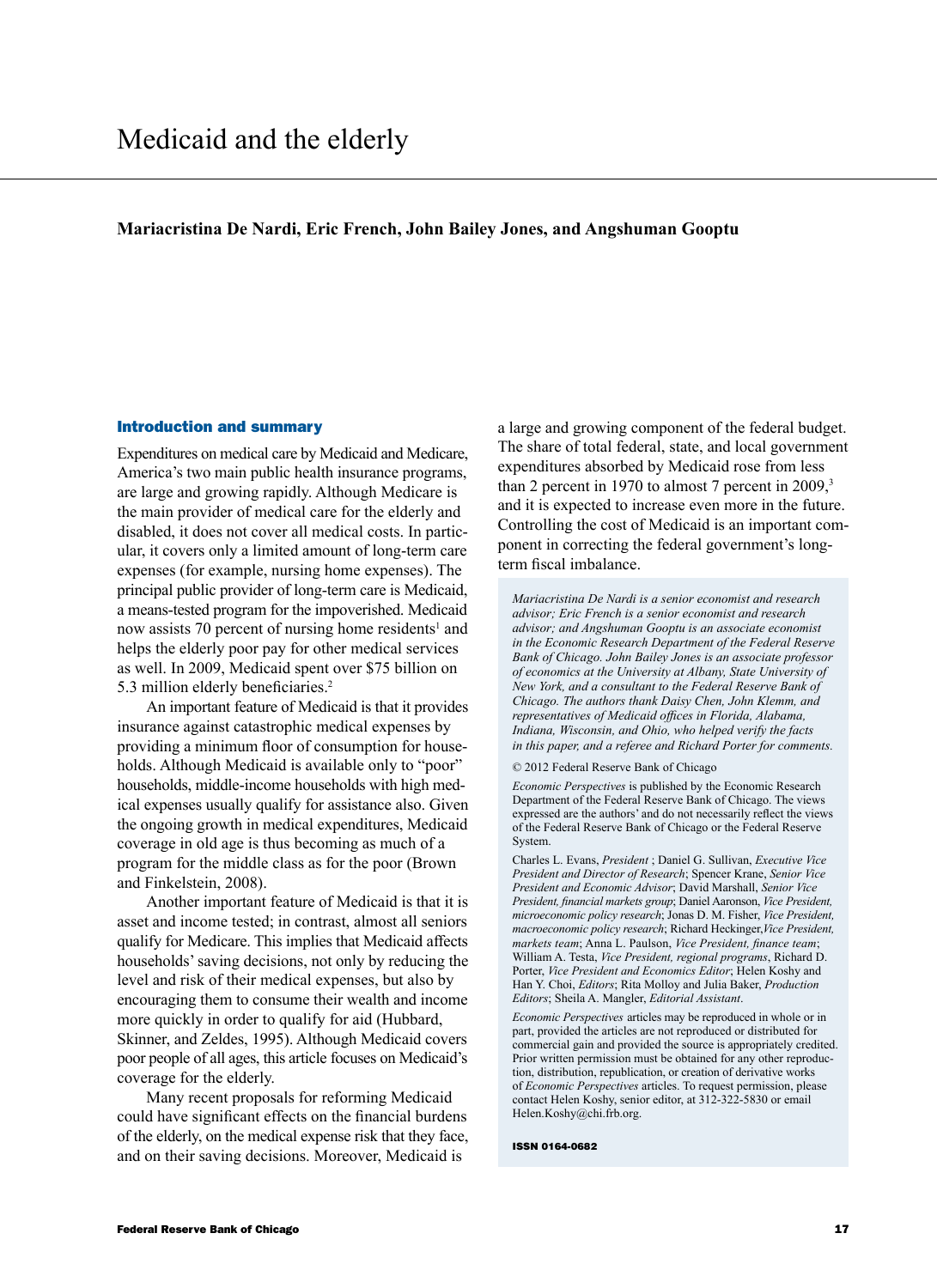In this article, we describe the Medicaid rules for the elderly and discuss their economic implications. We focus on the rules for single (that is, never married, divorced, or widowed) individuals to avoid the additional complications involved in considering couples. The main difference between singles and couples is that the income and asset limits for Medicaid eligibility are higher for couples.

Medicaid is administered jointly by the federal and state governments, but each state has significant flexibility on the details of implementation; hence, there is large variation across states in income and asset eligibility and in coverage. This variation may well provide elderly people in different states with different saving incentives, and it might even encourage them to move from one state to another. We focus on finding the features common to all states, and identifying the most salient state-level differences.

### Overview of the Medicaid program

Medicaid and Medicare were created by the Social Security Act Amendments of 1965. Although the program was initially intended to cover the population on welfare (for example, recipients of Aid to Families with Dependent Children, AFDC, or Supplemental Security Income, SSI ), over time legislation has expanded coverage to non-welfare recipients overwhelmed by their medical costs. Box 1 provides a chronology of important Medicaid-related legislation for the elderly. Two key themes emerge from box 1. First, Medicaid has increased the number of services provided over time. Second, Medicaid has attempted to limit the abuse of the system by using increasingly stringent and comprehensive asset tests to determine eligibility.

For our purposes, it is useful to divide elderly Medicaid recipients into three groups: 1) the *categorically needy*, whose low income and assets qualify them for Medicaid. This group includes those who qualify for SSI, as well as "dual eligibles," whose Medicare deductibles and co-pays are covered by Medicaid; 2) the *institutionalized medically needy*, who qualify for Medicaid because their financial resources do not cover their nursing home expenses; and 3) the *noninstitutionalized medically needy*, who qualify for Medicaid because their financial resources cannot cover catastrophic noninstitutional medical expenses. Each group faces a different set of asset and income tests. Figure 1 presents data on Medicaid enrollment and expenditures. In 2008, Medicaid spent roughly \$75 billion<sup>4</sup> on 5.3 million beneficiaries aged 65 and older (data from the Center for Medicare and Medicaid Services). These data provide information on the number of people and expenditures in the different groups. Of those aged

65 and older, SSI recipients account for 40 percent of all beneficiaries and 27 percent of all Medicaid expenditures. "Dual eligibles" represent 29 percent of all beneficiaries and 9 percent of all Medicaid expenditures and are the second-largest group of Medicaid beneficiaries. "Medically needy" individuals represent 10 percent of all beneficiaries and 23 percent of all expenditures. "Others," a category largely made up of those with catastrophic medical expenses who are not technically "medically needy," represent 29 percent of all beneficiaries and 41 percent of all expenses. Although the Center for Medicare and Medicaid Services technically refers to "others" as categorically needy, a large share of this group are what we will refer to as medically needy, because their circumstances (catastrophic medical expenses) are more like those of the strictly medically needy than those of the other categorically needy groups.

### The categorically needy: SSI beneficiaries

In most states, SSI recipients qualify for Medicaid as categorically needy recipients. Under the Social Security Act Amendments establishing SSI in 1972, states were mandated to provide elderly SSI recipients with Medicaid benefits. The law exempted states that in 1972 were using Medicaid eligibility criteria stricter than the newly enacted SSI criteria (Gruber, 2000). The 11 states that had the more restrictive rules for Medicaid are referred to as 209(b) states (Gardner and Gilleskie, 2009).

SSI pays monthly benefits to people with limited incomes and wealth who are disabled, blind, or aged 65 years and older. There is a (maximum) monthly SSI benefit that is paid for by the federal government. States can supplement this benefit. Figure 2 plots the federally provided monthly SSI benefit from 1975 to 2010. Table 1 shows the state-level supplements for all states that have offered a supplement over the sample period. In contrast to the federal benefit, which in real terms has been constant, the state supplements have varied greatly over time as well as across states.

To qualify for SSI, individuals must pass both an income test and an asset test. In non-209(b) states, the income test is based on the combined federal and state maximum monthly benefit. Individuals with no income receive this maximum monthly benefit if they pass the asset test. Otherwise, each individual's "countable income" is deducted from the maximum to produce a net benefit. In most states, individuals receiving any benefit, no matter how small, are categorically eligible for Medicaid. This implies that the implicit marginal tax rate for the threshold dollar of countable income—the incremental dollar that pushes the individual over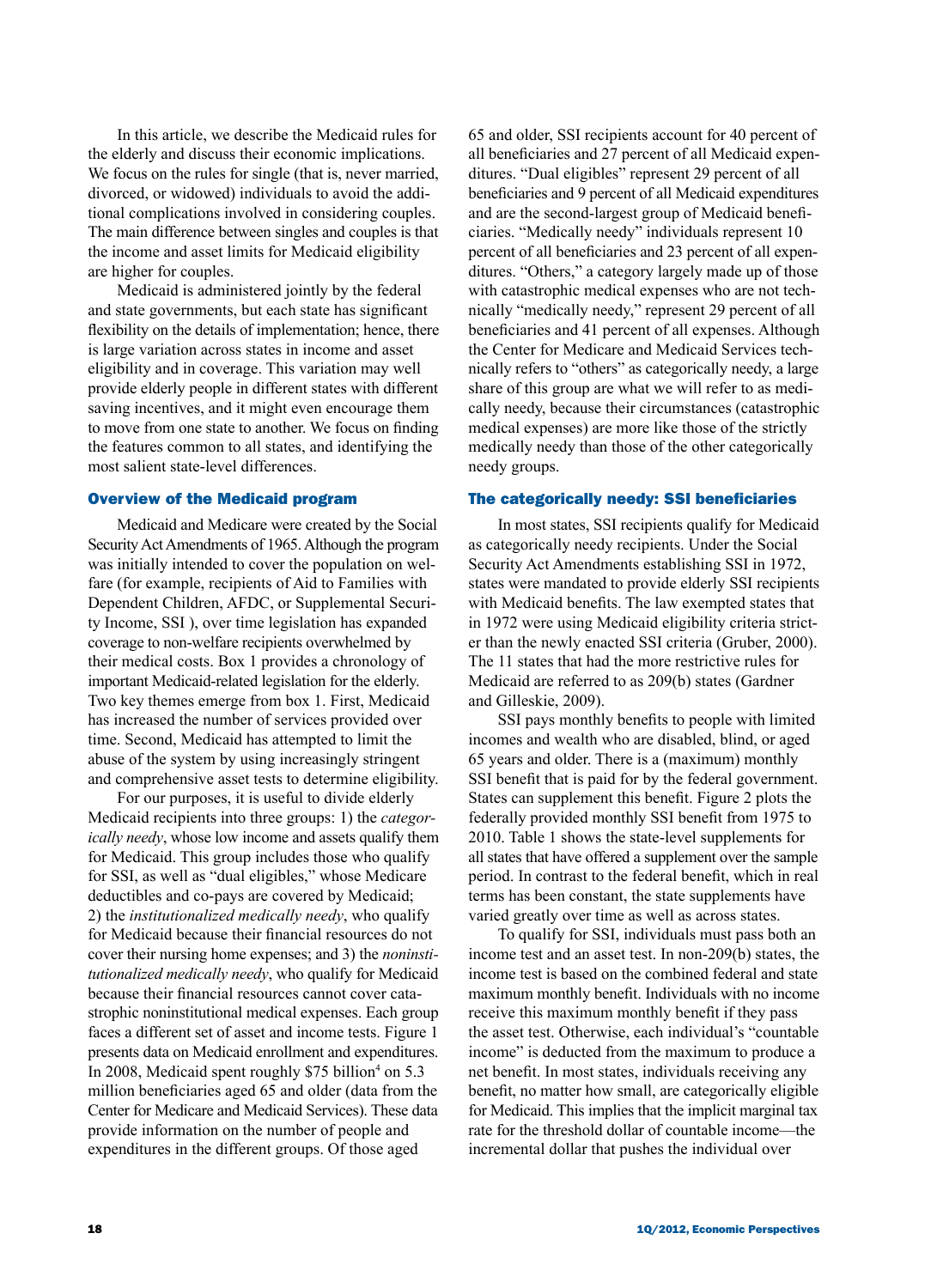### BOX 1 **Medicaid time line**

### **Social Security Act Amendments of 1965**

- $\blacksquare$  Medicaid program enacted.
- Medicare program for the elderly also started.

### **Social Security Act Amendments of 1972**

- Enacted Supplemental Security Income (SSI) program for elderly and disabled, replacing state-level programs that served the elderly and disabled.
- n Required states to extend Medicaid to SSI recipients or to elderly and disabled meeting that state's 1972 requirements.

### **Omnibus Reconciliation Act of 1981**

■ Section 1915(c) home- and community-based waiver program launched. This program allows people with serious health problems to obtain home-based care instead of nursing home care.

### **Tax Equity and Fiscal Responsibility Act of 1982**

n Allowed states to make institutionalized individuals pay for Medicaid services if they owned a home and did not plan to return to that home.

### **Omnibus Reconciliation Act of 1986**

n Allowed states to pay for Medicare premiums for Medicare beneficiaries with incomes below the poverty level (qualified Medicare beneficiaries, QMBs).

### **Omnibus Reconciliation Act of 1990**

Allowed states to cover Medicare premiums for Medicare beneficiaries with incomes between 100 and 120 percent of the poverty level (specified low income beneficiaries, SLMBs).

### **Omnibus Reconciliation Act of 1993**

■ Tightened prohibitions against transfer of assets in order to qualify for Medicaid nursing home coverage. Instituted a three-year look-back period. Required recovery of nursing home expenses from beneficiary estates.

### **Deficit Reduction Act of 2005**

- n Increased cost sharing (for example, increased copayments for certain drugs) and reduced certain benefits.
- Extended the look-back period for assessing transfers from three to five years.
- **n** Imposed an upper bound on the amount of home equity excluded from asset tests.

Sources: For 1965–93, Kaiser Commission on Medicaid and the Uninsured (2002); for 2005, Kaiser Commission on Medicaid and the Uninsured (2006).

the income threshold—is extremely high, because that last dollar of income eliminates the individual's Medicaid coverage.

The conversion of actual income into countable income depends on whether the income is earned or unearned. Earned income consists of financial or inkind income from wages, self-employment (net), and sheltered workshops<sup>5</sup> Each dollar of earned income in excess of \$65 counts as 50 cents of countable income. Unearned income includes Social Security benefits, worker or veteran compensation, annuities, rent, and interest from assets. Each dollar of unearned income

counts as one dollar of countable income. In addition, the first \$20 of income, earned or unearned, is disregarded; the amount varies slightly across states. By way of example, in 2010 the maximum federal benefit for single, aged SSI recipients was \$674. To qualify for SSI, an individual must have had less than  $$674 \times 2 +$  $$65 + $20 = $1,433$  of earned income or  $$674 + $20 =$ \$694 in unearned income. Finally, several types of income, most notably food stamps, are excluded from the income test.<sup>6</sup>

The income standards used by the 209(b) states do not have to follow this formula, although some do.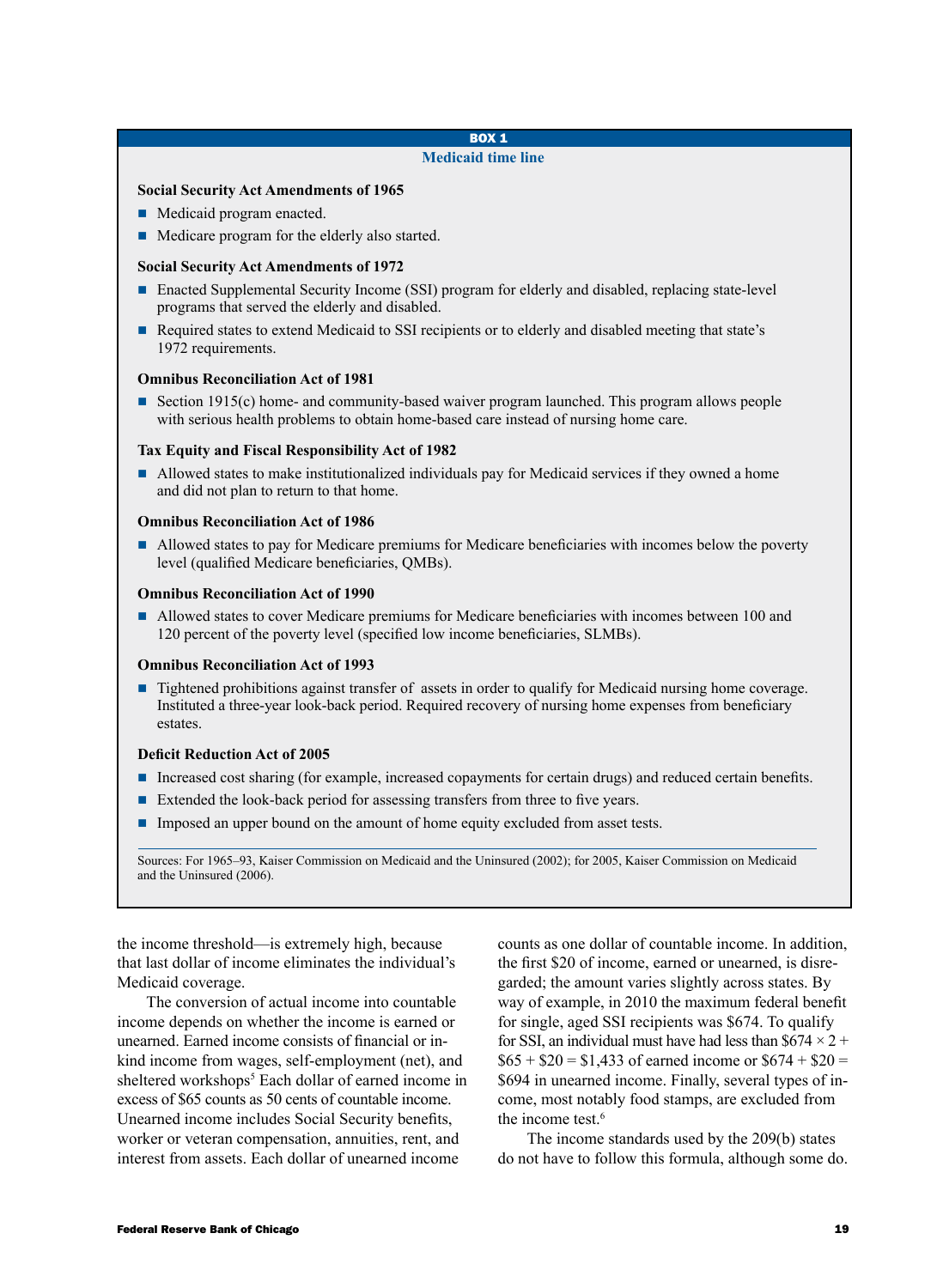



as that last dollar of assets eliminates the individual's SSI and Medicaid benefits. Such a penalty provides a strong disincentive to saving and encourages people to spend down their assets until they fall below the threshold.

The asset threshold varies across states, with a modal value of \$2,000. It is also the case, however, that many important categories of wealth are exempt, including one's principal residence. Box 2 lists assets that are excluded for elderly individuals.

Table 2 shows the current income and asset thresholds for each state. The 209(b) states appear at the bottom of the table. The only common factor across 209(b) states is that individuals have to apply for Medicaid separately from their SSI benefit application. Although some of the 209(b) states impose tighter

The law only requires that the states impose criteria no stricter than those in effect in 1972 (House Ways and Means Committee, 2004).

The asset test is more straightforward. Individuals with assets at or below the state-specific threshold qualify. Individuals with assets above the threshold do not qualify. This implies that the implicit marginal tax rate for the threshold dollar of assets is extremely high,

income or asset restrictions for Medicaid, SSI eligibility implies Medicaid eligibility in most of these states.

### The categorically needy: Dual eligibles

"Dual eligibles" are individuals who are enrolled in Medicaid and have Medicaid pay their Medicare premiums. Medicare covers basic health services,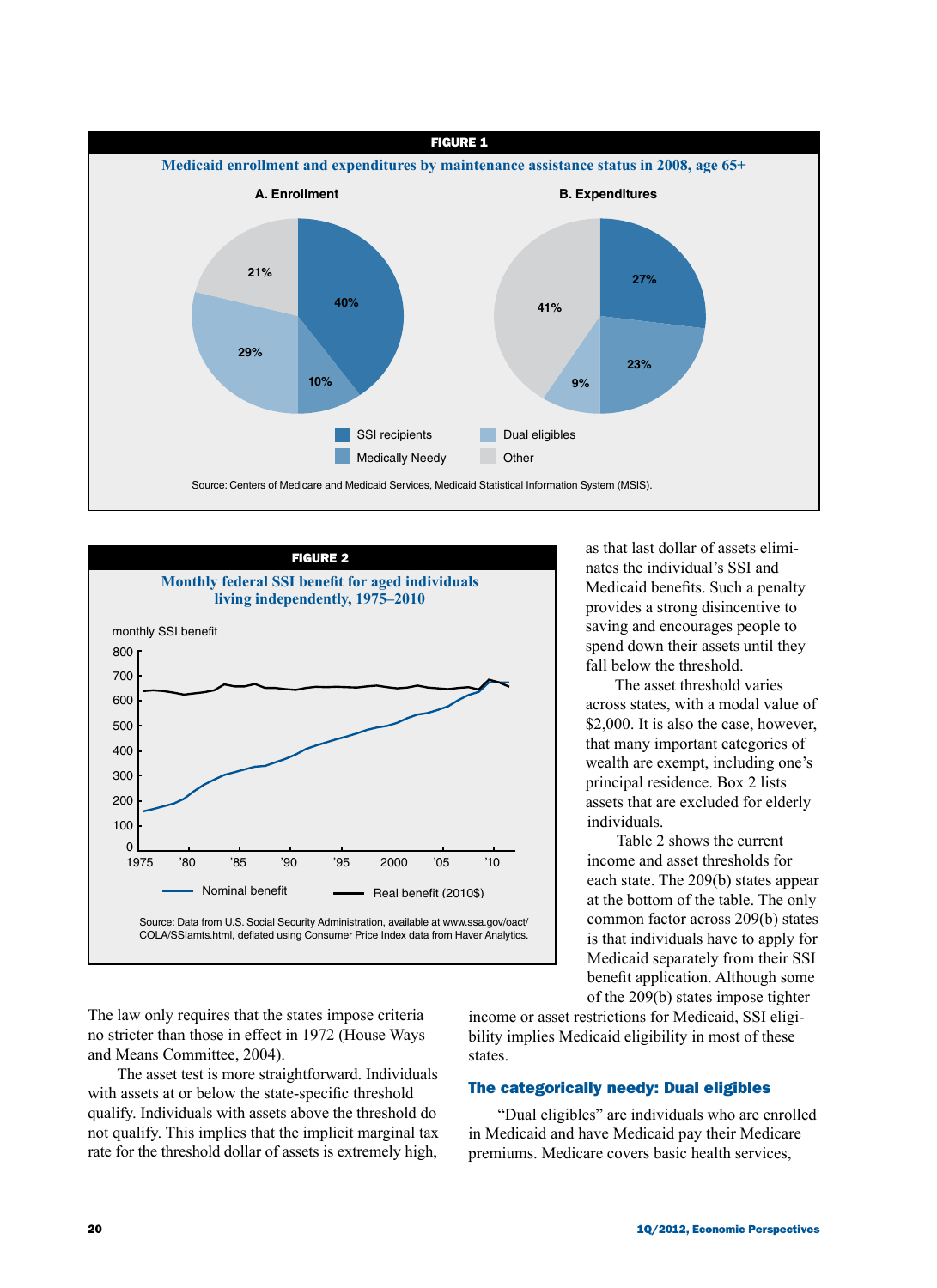## **TABLE 1**

### **State SSI supplements (in 2010 dollars) for aged individuals living independently (selected years, 1975–2009)**

| <b>State</b>                | 1975        | 1980      | 1985      | 1990      | 1996           | 2002      | 2009           |
|-----------------------------|-------------|-----------|-----------|-----------|----------------|-----------|----------------|
| Alaska                      | 575         | 622       | 529       | 552       | 503            | 439       | 588            |
| California                  | 409         | 482       | 363       | 407       | 217            | 249       | 233            |
| Colorado                    | 109         | 146       | 118       | 90        | 78             | 45        | 25             |
| Connecticut                 | 0           | 270       | 286       | 611       | 0              | 245       | 171            |
| District of Columbia        | $\mathbf 0$ | 40        | 30        | 25        | $\overline{7}$ | 0         | 233            |
| Hawaii                      | 69          | 40        | 10        | 8         | $\overline{7}$ | 6         | 370            |
| Idaho                       | 255         | 196       | 158       | 122       | 51             | 63        | 27             |
| <b>Illinois<sup>a</sup></b> | <b>NA</b>   | <b>NA</b> | <b>NA</b> | <b>NA</b> | <b>NA</b>      | <b>NA</b> | <b>NA</b>      |
| Maine                       | 41          | 26        | 20        | 17        | 14             | 12        | 233            |
| Massachusetts               | 450         | 363       | 261       | 215       | 175            | 156       | 233            |
| Michigan                    | 49          | 64        | 55        | 50        | 19             | 17        | 233            |
| Minnesota                   | 126         | 90        | 71        | 125       | 113            | 98        | 233            |
| Nebraska                    | 271         | 199       | 140       | 63        | 17             | 10        | 233            |
| Nevada                      | 223         | 124       | 73        | 60        | 50             | 44        | 37             |
| New Hampshire               | 49          | 122       | 55        | 45        | 38             | 33        | 41             |
| New Jersey                  | 97          | 61        | 63        | 52        | 43             | 38        | 233            |
| New York                    | 247         | 167       | 124       | 144       | 120            | 105       | 95             |
| Oklahoma                    | 109         | 209       | 122       | 107       | 75             | 64        | 45             |
| Oregon                      | 69          | 32        | 4         | 3         | 3              | 2         | $\overline{2}$ |
| Pennsylvania                | 81          | 85        | 65        | 53        | 38             | 33        | 233            |
| Rhode Island                | 126         | 111       | 109       | 107       | 89             | 78        | 233            |
| South Dakota                | 0           | 40        | 30        | 25        | 21             | 18        | 15             |
| Utah                        | $\mathbf 0$ | 26        | 20        | 10        | 0              | 0         | 233            |
| Vermont                     | 117         | 109       | 107       | 105       | 65             | 72        | 246            |
| Washington                  | 146         | 114       | 77        | 47        | 35             | 32        | 47             |
| Wisconsin                   | 284         | 265       | 203       | 172       | 117            | 102       | 85             |
| Wyoming                     | 0           | 53        | 41        | 33        | 14             | 12        | 25             |

allinois supplements are determined on a case-by-case basis.

Notes: Converted to 2010 dollars using Consumer Price Index data from Haver Analytics. NA indicates not applicable.

Sources: For 1975–2002, U.S. House of Representatives, House Ways and Means Committee (2004); for 2009, Social Security Administration (2009b).

including physicians and hospital care, for the elderly. Medicare Part B, which covers outpatient services such as doctor visits, costs \$96.40 per month. As a dual eligible, an aged individual can get Medicaid to cover Medicare premiums and services that Medicare does not cover. Depending on their income, dual eligibles can qualify as Qualified Medicare Beneficiaries (QMBs), Specified Low-Income Medicare Beneficiaries (SLMBs), or Qualified Individuals (QIs). QMBs are assisted with Medicare Part B premiums and co-payments. In most states, the QMB income limit is 100 percent of the federal poverty level (\$903 for single elderly people), and the asset limit is \$6,600. However, nine states (including New York) do not impose any asset limits, and a subset of these states also provide more generous income limits and disregard amounts. SLMBs are elderly individuals with income between 100 percent and 120 percent of the federal poverty level. SLMBs are assisted with premiums only. QIs are individuals with income between 120 percent and 135 percent of the poverty level who, depending on funding availability,

may receive assistance with Medicare Part B premiums (Kaiser Commission on Medicaid and the Uninsured, 2010a and 2010b). Table 3 shows the asset and income limits for QMBs, SLMBs, and QIs.

### The medically needy

Individuals with income or assets above the categorically needy limits may nonetheless not have enough resources to cover their medical expenses. Under the medically needy provisions, Medicaid pays part of these expenses. The implementation of medically needy coverage, however, varies greatly across states and types of medical care. The types of care covered under these arrangements include institutional (long-term) care, as well as home- and community-based service (HCBS) care.

As pointed out earlier, the term "medically needy" has both a loose and a strict definition. The loose definition we use refers to all programs for receiving Medicaid due to catastrophic medical expenses. However, in formal Medicaid language, the term "Medically Needy"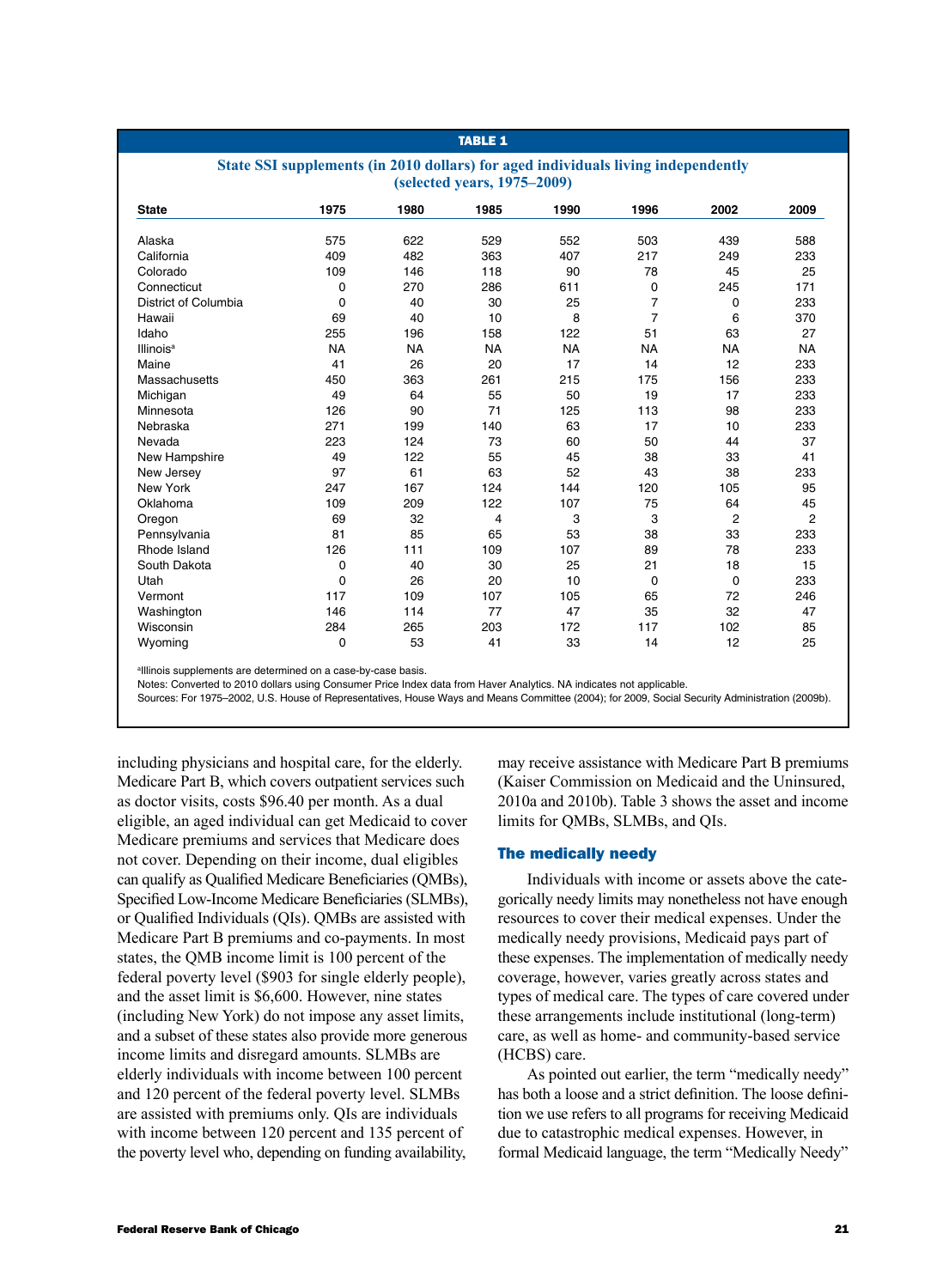## BOX 2

### **Assets excluded from the SSI asset test**

- 1. The home you live in and the land it is on, regardless of value.
- 2. Property that you use in trade (gas station, beauty parlor, etc.).
- 3. Personal property used for work (tools, equipment, etc.).
- 4. Household goods and personal effects.
- 5. Wedding and engagement rings.
- 6. Burial funds (up to \$1,500).
- 7. Term life insurance policies (regardless of face value) and whole life insurance policies (with face value up to \$1,500).
- 8. One vehicle (regardless of value).
- 9. Retroactive SSI or social security benefits for up to nine months after you receive them (includes payments received in installments).
- 10. Grants, scholarships, fellowships, or gifts set aside to pay educational expenses for up to nine months after you receive them.
- 11. Some property may be partially excluded, such as the property used to produce goods or services needed for daily life, and nonbusiness property that produces income, such as rented land, real estate, or equipment.

Source: Social Security Administration (2009a).

refers to just one of several mechanisms for coping with unaffordable medical expenses. As a rule, we will use the lowercase term "medically needy" to refer to the loose definition, and the uppercase term "Medically Needy" to refer to the formal program.

Figure 3 presents a diagram of how individuals may qualify for medically needy coverage under the various provisions. In addition to having different mechanics, the provisions impose different asset and income thresholds. For example, Medicaid imposes more generous asset limits for noninstitutional care. We discuss these provisions below.

### *The institutionalized medically needy*

We begin by looking at provisions for institutional (that is, nursing home) care.7 If an institutionalized elderly individual's monthly income is within 300 percent of the SSI limit, then she qualifies for Medicaid (Gruber, 2000) in 39 states, plus the District of Columbia, through the expanded nursing home provision. Virtually all of the person's income will still be applied toward the cost of care, and the individual will get an allowance. If an institutionalized person's income is greater than 300 percent of the SSI limit, but still insufficient to cover her medical expenses, she may qualify for Medicaid through one of two mechanisms. The first option is to use the formal Medically Needy provision, which can be used for any sort of medical expense, to cover institutional care. The individual will have a "spenddown" period that lasts until her net income—income less medical expenses—falls below the Medically Needy threshold. After qualifying as medically needy, the person still has to direct most of her income to pay for her care. She can keep only a small amount as a personal allowance, while Medicaid uses the rest to keep the individual at the institution (Gruber, 2000).

The second mechanism for receiving institutional care is to use a Qualified Income or Miller trust. Income deposited in these trusts is excluded from the Medicaid tests. The individual deposits enough income in a trust to fall below the 300 percent limit and qualify for expanded nursing home coverage. Once the individual passes away, the state receives any money remaining in the trust, up to the amount that Medicaid has paid on the individual's behalf<sup>8</sup> (Weschler, 2005).

Of the 39 states offering enhanced nursing home coverage, 25 also offer Medically Needy coverage. The remaining 15 states are required by federal law to allow applicants to use Miller trusts. Four of the states that provide medically needy coverage permit Miller trusts as well (Stone, 2002).

Of the 11 states not offering expanded nursing home coverage, nine offer Medically Needy coverage. The difference between these states and the states offering expanded nursing home coverage is that individuals in these states are not automatically eligible for Medicaid nursing home care if their incomes are below 300 percent of the SSI level. However, given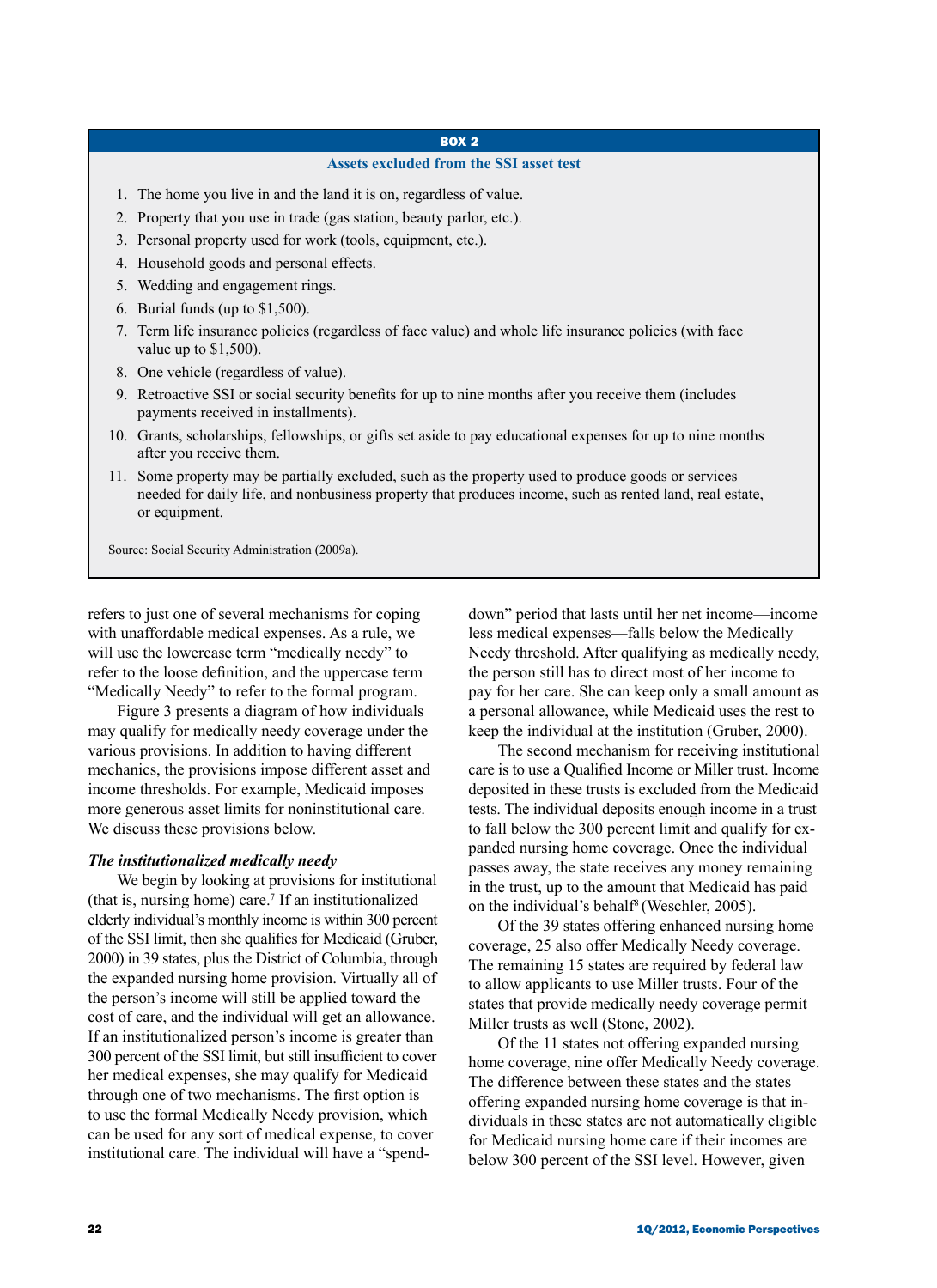# **Income and asset limits (in \$) for SSI Medicaid recipients, 2009**

| <b>State</b>                                             | <b>SSI and Medicaid</b><br>asset limitb, d                           | <b>Maximum federal</b><br><b>SSI benefit plus</b><br>state supplement | Disregarded<br>income | Monthly (earned)<br>income limit for<br><b>SSI/Medicaid</b><br>eligibility |
|----------------------------------------------------------|----------------------------------------------------------------------|-----------------------------------------------------------------------|-----------------------|----------------------------------------------------------------------------|
|                                                          |                                                                      |                                                                       |                       |                                                                            |
| Non-209(b) states                                        |                                                                      |                                                                       |                       |                                                                            |
| Alabama                                                  | 2.000                                                                | 674                                                                   | 20                    | 1,433                                                                      |
| Alaska <sup>a</sup>                                      | 2,000                                                                | 1,262                                                                 | 20                    | 2,609                                                                      |
| Arizona                                                  | No limit                                                             | 903                                                                   | 20                    | 1,891                                                                      |
| Arkansas                                                 | 2,000                                                                | 674                                                                   | 20                    | 1,433                                                                      |
| California                                               | 2,000                                                                | 907                                                                   | 230                   | 2,109                                                                      |
| Colorado                                                 | 2,000                                                                | 699                                                                   | 20                    | 1,483                                                                      |
| Delaware                                                 | 2,000                                                                | 674                                                                   | 20                    | 1,433                                                                      |
| District of Columbia                                     | 4,000                                                                | 907                                                                   | 20                    | 1,899                                                                      |
| Florida                                                  | 5,000                                                                | 674                                                                   | 20                    | 1,433                                                                      |
| Georgia                                                  | 2.000                                                                | 674                                                                   | 20                    | 1,433                                                                      |
| Idaho                                                    | 2,000                                                                | 701                                                                   | 20                    | 1,487                                                                      |
| lowa                                                     | 2,000                                                                | 674                                                                   | 20                    | 1,433                                                                      |
| Kansas                                                   | 2,000                                                                | 674                                                                   | 20                    | 1,433                                                                      |
| Kentucky                                                 | 2,000                                                                | 674                                                                   | 20                    | 1,433                                                                      |
| Louisiana                                                | 2,000                                                                | 674                                                                   | 20                    | 1,433                                                                      |
| Maine                                                    | 2,000                                                                | 907                                                                   | 75                    | 1,954                                                                      |
| Maryland                                                 | 2,500                                                                | 674                                                                   | 20                    | 1,433                                                                      |
| Massachusetts                                            | 2,000                                                                | 907                                                                   | 20                    | 1,899                                                                      |
| Michigan                                                 | 2,000                                                                | 907                                                                   | 20                    | 1,899                                                                      |
| Mississippi                                              | 4,000                                                                | 724                                                                   | 50                    | 1,563                                                                      |
| Montana                                                  | 2,000                                                                | 674                                                                   | 20                    | 1,433                                                                      |
| Nebraska                                                 | 4,000                                                                | 907                                                                   | 20                    | 1,899                                                                      |
| Nevada                                                   | 2,000                                                                | 711                                                                   | 20                    | 1,507                                                                      |
| New Jersey                                               | 4,000                                                                | 907                                                                   | 20                    | 1,899                                                                      |
| New Mexico                                               | 2,000                                                                | 674                                                                   | 20                    | 1,433                                                                      |
| New York                                                 | 4,350                                                                | 769                                                                   | 20                    | 1,623                                                                      |
| North Carolina                                           | 2,000                                                                | 903                                                                   | 20                    | 1,891                                                                      |
| Oregon                                                   | 4,000                                                                | 676                                                                   | 20                    | 1,437                                                                      |
| Pennsylvania                                             | 2,000                                                                | 907                                                                   | 20                    | 1,899                                                                      |
| Rhode Island                                             | 4,000                                                                | 907                                                                   | 20                    | 1,899                                                                      |
| South Carolina                                           | 4,000                                                                | 903                                                                   | 20                    | 1,891                                                                      |
| South Dakota                                             | 2,000                                                                | 689                                                                   | 20                    | 1,463                                                                      |
| Tennessee                                                | 2,000                                                                | 674                                                                   | 20                    | 1,433                                                                      |
| Texas                                                    | 2,000                                                                | 674                                                                   | 20                    |                                                                            |
| Utah                                                     |                                                                      |                                                                       | 20                    | 1,433                                                                      |
|                                                          | 2,000                                                                | 907                                                                   | 20                    | 1,899                                                                      |
| Vermont                                                  | 2,000                                                                | 920                                                                   |                       | 1,925                                                                      |
| Washington                                               | 2,000                                                                | 721                                                                   | 20                    | 1,527                                                                      |
| West Virginia                                            | 2,000                                                                | 674                                                                   | 20                    | 1,433                                                                      |
| Wisconsin                                                | 2,000                                                                | 759                                                                   | 20                    | 1,603                                                                      |
| Wyoming                                                  | 2,000                                                                | 699                                                                   | 20                    | 1,483                                                                      |
| 209(b) states                                            |                                                                      |                                                                       |                       |                                                                            |
|                                                          | SSI: 2,000                                                           |                                                                       |                       |                                                                            |
| Connecticut                                              | Medicaid 1,600                                                       | 845                                                                   | 278                   | 2,033                                                                      |
| Hawaiic                                                  | 2,000                                                                | 1,044                                                                 | 20                    | 2,173                                                                      |
| Illinois                                                 | 2,000                                                                | 674                                                                   | 25                    | 1,438                                                                      |
|                                                          | SSI: 2,000                                                           |                                                                       |                       |                                                                            |
| Indiana                                                  | Medicaid: 1,500                                                      | 674                                                                   | 20                    | 1,433                                                                      |
| Minnesota                                                | 3,000                                                                | 907                                                                   | 20                    | 1,899                                                                      |
|                                                          | SSI: 2,000                                                           |                                                                       |                       |                                                                            |
| Missouri <sup>c</sup>                                    | Medicaid: 1,000                                                      | 768                                                                   | 20                    | 1,621                                                                      |
|                                                          | SSI: 2,000                                                           |                                                                       |                       |                                                                            |
| New Hampshire <sup>c</sup>                               | Medicaid: 1,500                                                      | 715                                                                   | 13                    | 1.508                                                                      |
| North Dakota                                             | 3,000                                                                | 674                                                                   | 20                    | 1,433                                                                      |
| Ohio                                                     | SSI: 2,000                                                           |                                                                       |                       |                                                                            |
|                                                          | Medicaid: 1,500                                                      | 674                                                                   | 20                    | 1,433                                                                      |
| Oklahoma                                                 | 2,000                                                                | 719                                                                   | 20                    | 1,523                                                                      |
| Virginia                                                 | 2,000                                                                | 722                                                                   | 20                    | 1,529                                                                      |
| <sup>a</sup> Based on Alaska Public Assistance payments. | <b>Disabled individuals under the age of 65 face no asset limits</b> |                                                                       |                       |                                                                            |

Disabled individuals under the age of 65 face no asset limits. c Individuals receiving reduced SSI benefits may not qualify for Medicaid. d In 209(b) states, SSI and Medicaid asset limits are sometimes different.

Source: Kaiser Commission on Medicaid and the Uninsured (2010b).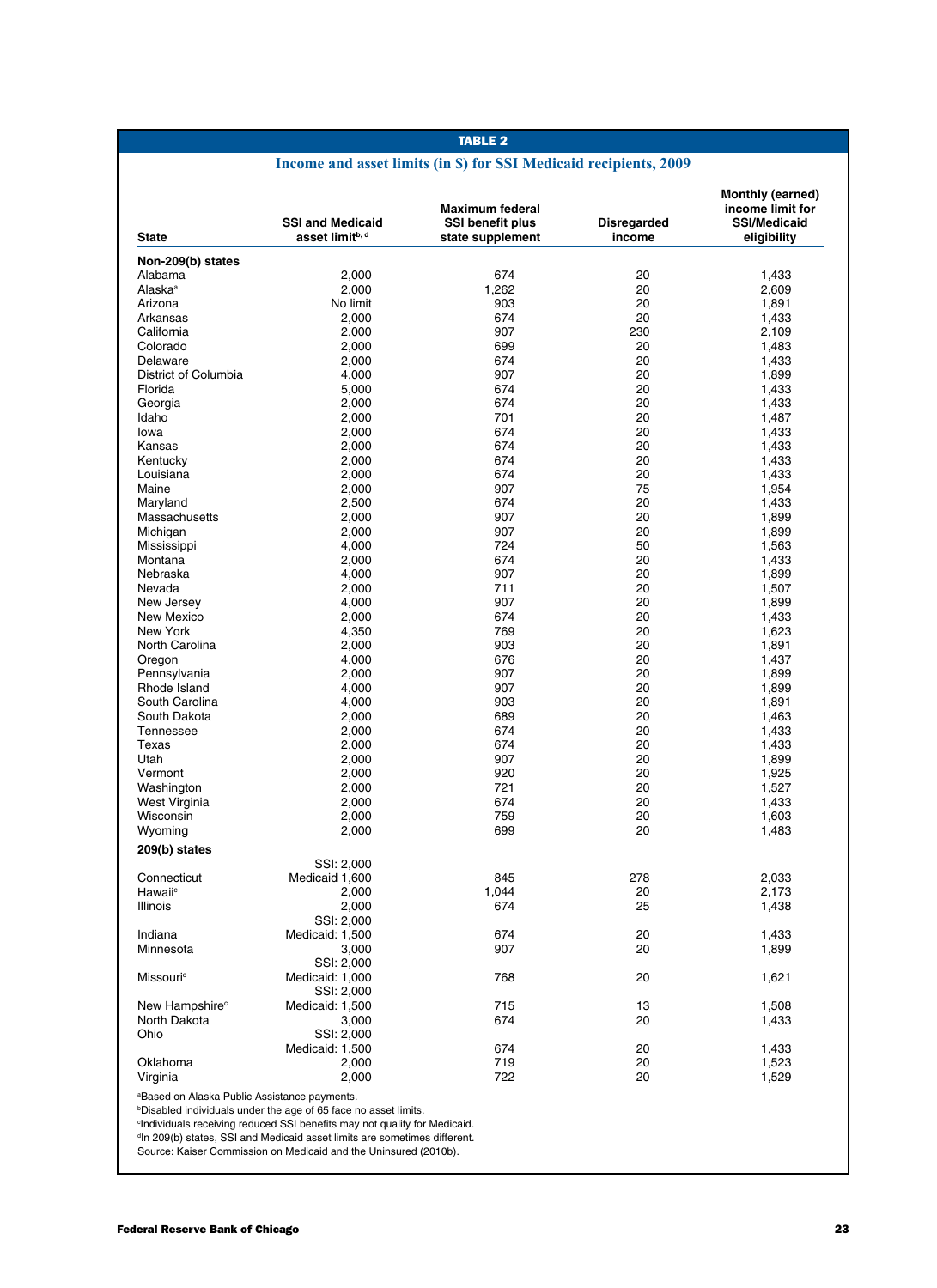# **Income and asset limits (in \$) for dual eligibles, 2010**

| <b>State</b>             | <b>Monthly</b><br>income limit.<br><b>QMBs</b> | Monthly<br>income limit.<br><b>SLMBs</b> | <b>Monthly</b><br>income limit,<br>QIs | Income<br>disregard<br>amount         | Asset<br>limit |
|--------------------------|------------------------------------------------|------------------------------------------|----------------------------------------|---------------------------------------|----------------|
|                          |                                                |                                          |                                        |                                       |                |
| Non-209(b) states        |                                                |                                          |                                        |                                       |                |
| Alabama                  | 903                                            | 1,083                                    | 1,219                                  | 20                                    | No limit       |
| Alaska                   | 1,108                                          | 1,333                                    | 1,503                                  | 20                                    | 6,600          |
| Arizona                  | 903                                            | 1,083                                    | 1,219                                  | 20                                    | No limit       |
| Arkansas                 | 903                                            | 1,083                                    | 1,219                                  | 20                                    | 6,600          |
| California               | 903                                            | 1,083                                    | 1,219                                  | 20                                    | 6,600          |
| Colorado                 | 903                                            | 1,083                                    | 1,219                                  | 20                                    | 6.600          |
| Delaware                 | 903                                            | 1,083                                    | 1,219                                  | 20                                    | No limit       |
| District of Columbia     | 2,706                                          | 2,708                                    | NA                                     | QMB: 1,803;<br>SLMB: 1,625;<br>QI: NA | No limit       |
| Florida                  | 903                                            | 1,083                                    | 1,219                                  | 20                                    | 6,600          |
| Georgia                  | 903                                            | 1,083                                    | 1,219                                  | 20                                    | 6,600          |
| Idaho                    | 903                                            | 1,083                                    | 1,219                                  | 20                                    | 6,600          |
| lowa                     | 903                                            | 1,083                                    | 1,219                                  | 20                                    | 6,600          |
| Kansas                   | 903                                            | 1,083                                    | 1,219                                  | 20                                    | 6,600          |
| Kentucky                 | 903                                            | 1,083                                    | 1,219                                  | 20                                    | 6,600          |
| Louisiana                | 903                                            | 1,083                                    | 1,219                                  | 20                                    | 6,600          |
| Maine                    | 1.354                                          | 1,535                                    | 1,670                                  | 75                                    | No limit       |
| Maryland                 | 902                                            | 1,083                                    | 1,218                                  | 20                                    | 6,600          |
| Massachusetts            | 903                                            | 1,083                                    | 1,219                                  | 20                                    | 6,600          |
| Michigan                 | 903                                            | 1,083                                    | 1,219                                  | 20                                    | 6,600          |
| Mississippi              | 903                                            | 1,083                                    | 1,219                                  | 50                                    | No limit       |
| Montana                  | 903                                            | 1,083                                    | 1,219                                  | 20                                    | 6,600          |
| Nebraska                 | 903                                            | 1,083                                    | 1,219                                  | 20                                    | 6,600          |
| Nevada                   | 903                                            | 1,083                                    | 1,219                                  | 20                                    | 6,600          |
| New Jersey<br>New Mexico | 903<br>903                                     | 1,083                                    | 1,219                                  | 20<br>20                              | 6,600<br>6.600 |
| New York                 | 903                                            | 1,083<br>1,083                           | 1,219<br>1,219                         | 20                                    | No limit       |
| North Carolina           | 903                                            | 1,083                                    | 1,219                                  | 20                                    | 6,600          |
| Oregon                   | 903                                            | 1,083                                    | 1,219                                  | 20                                    | 6,600          |
| Pennsylvania             | 903                                            | 1,083                                    | 1,219                                  | 20                                    | 6,600          |
| Rhode Island             | 903                                            | 1,083                                    | 1,219                                  | 20                                    | 6,600          |
| South Carolina           | 903                                            | 1,083                                    | 1,219                                  | 20                                    | 6,600          |
| South Dakota             | 903                                            | 1,083                                    | 1,219                                  | 20                                    | 6,600          |
| Tennessee                | 903                                            | 1,083                                    | 1,219                                  | 20                                    | 6,600          |
| Texas                    | 903                                            | 1,083                                    | 1,219                                  | 20                                    | 6,600          |
| Utah                     | 903                                            | 1,083                                    | 1,219                                  | 20                                    | 6,600          |
| Vermont                  | 903                                            | 1,083                                    | 1,219                                  | 20                                    | No limit       |
| Washington               | 903                                            | 1,083                                    | 1,219                                  | 20                                    | 6,600          |
| West Virginia            | 903                                            | 1,083                                    | 1,219                                  | 20                                    | 6,600          |
| Wisconsin                | 903                                            | 1,083                                    | 1,219                                  | 20                                    | 6,600          |
| Wyoming                  | 903                                            | 1,083                                    | 1,219                                  | 20                                    | 6,600          |
| 209(b) states            |                                                |                                          |                                        | QMB: 876;                             |                |
| Connecticut              | 1,779                                          | 1,960                                    | 2,092                                  | SLMB: 877;<br>QI: 873                 | No limit       |
| Hawaii                   | 1,039                                          | 1,246                                    | 1,402                                  | 20                                    | 6,600          |
| Illinois                 | 903                                            | 1,083                                    | 1,219                                  | 25                                    | 6,600          |
| Indiana                  | 903                                            | 1,083                                    | 1,219                                  | 20                                    | 6,600          |
| Minnesota                | 903                                            | 1,083                                    | 1,219                                  | 20                                    | 10,000         |
| Missouri                 | 903                                            | 1,083                                    | 1,219                                  | 20                                    | 6,600          |
| New Hampshire            | 903                                            | 1,083                                    | 1,219                                  | 13                                    | 6,600          |
| North Dakota             | 903                                            | 1,083                                    | 1,219                                  | 20                                    | 6,600          |
| Ohio                     | 903                                            | 1,083                                    | 1,219                                  | 20                                    | 6,600          |
| Oklahoma                 | 903                                            | 1,083                                    | 1,219                                  | 20                                    | 6,600          |
| Virginia                 | 903                                            | 1,083                                    | 1,219                                  | 20                                    | 6,600          |

Notes: QMB indicates qualified Medicare beneficiaries; SLMB indicates specified low-income Medicare beneficiaries; and QI indicates qualified individuals. NA indicates not applicable.

Source: Kaiser Commission on Medicaid and the Uninsured, 2010b.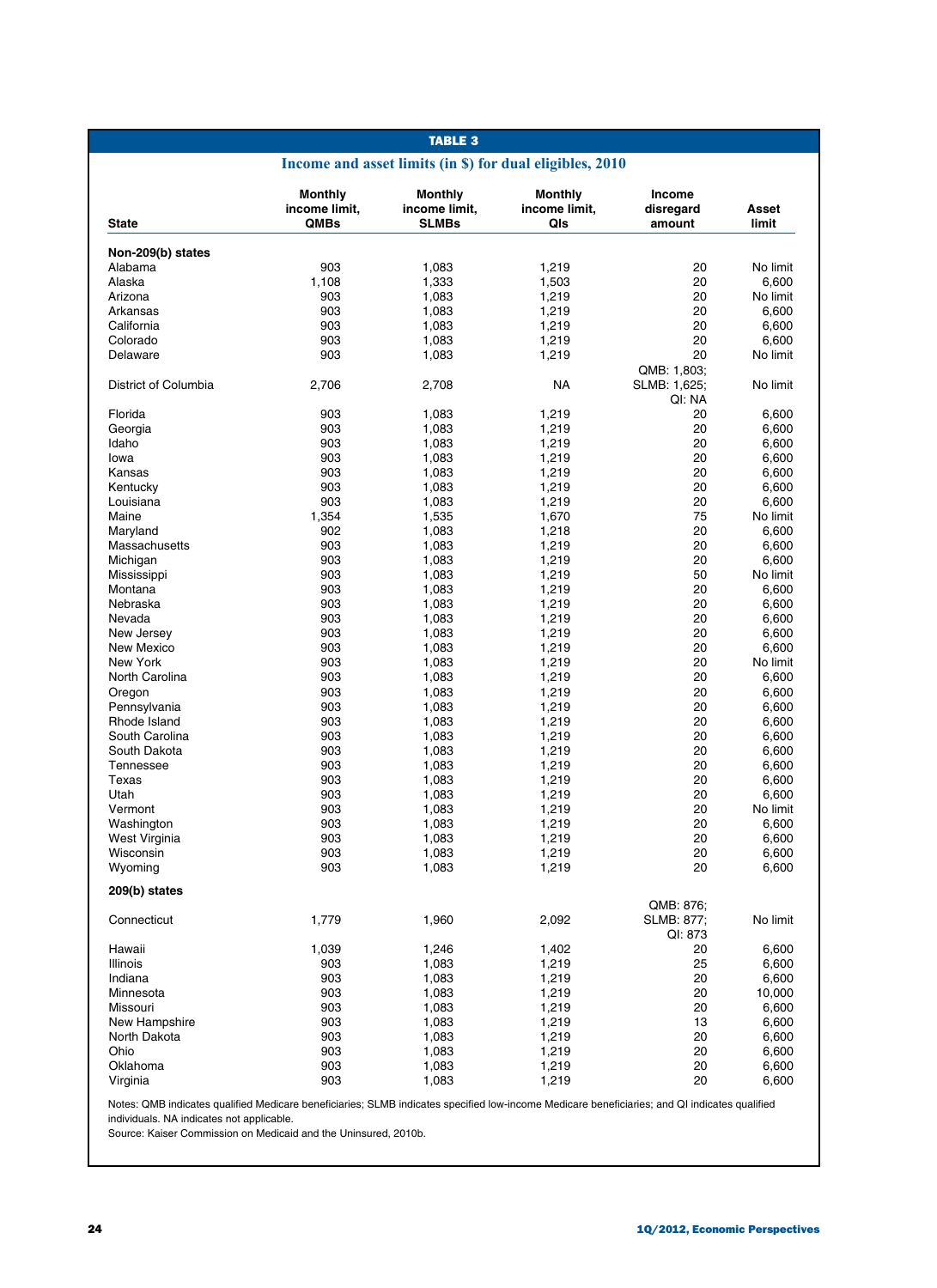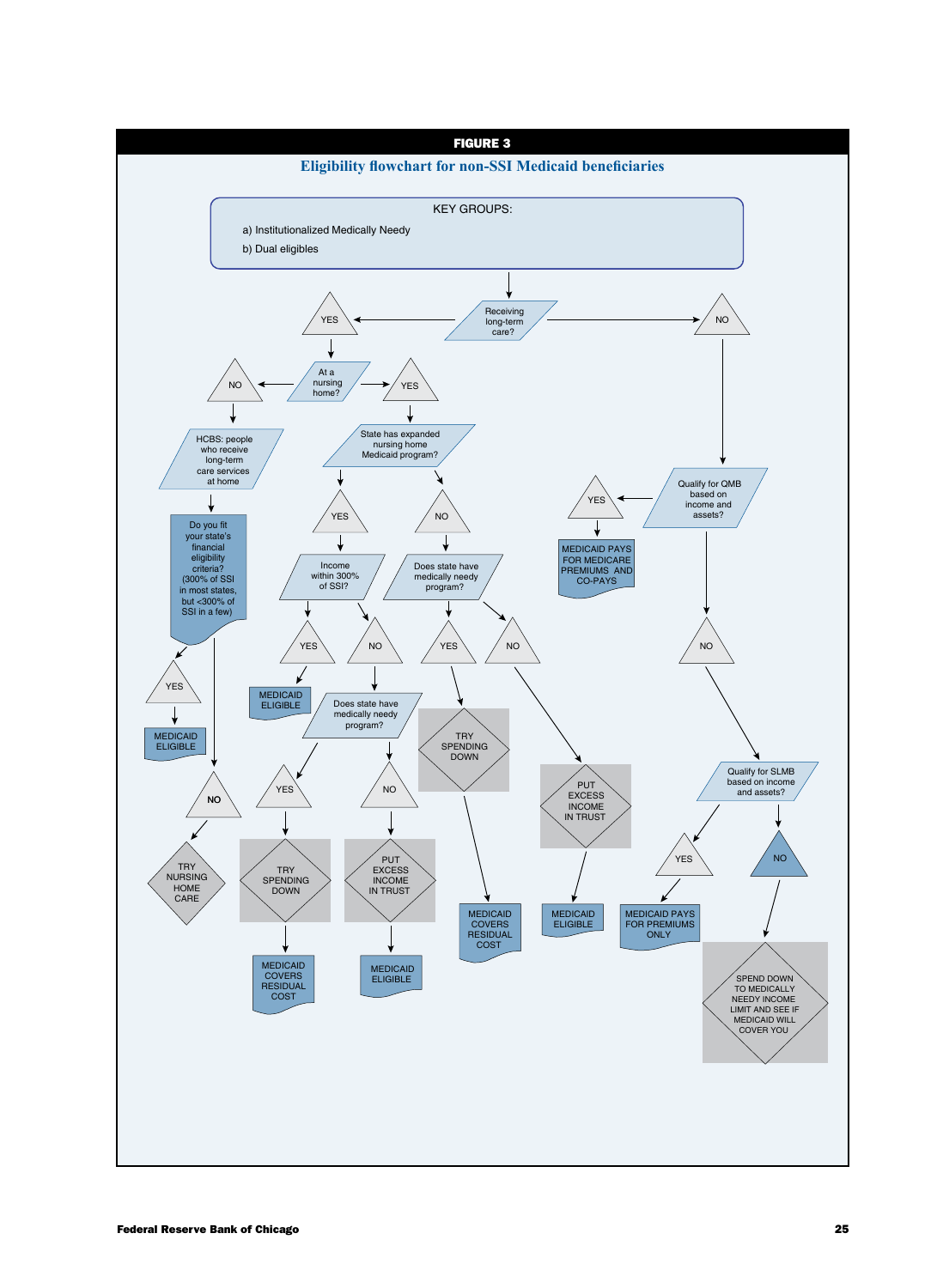that most individuals in nursing homes incur medical expenses far greater than 300 percent of the SSI level, there is little practical difference in Medicaid eligibility across the different states. All individuals with incomes below 300 percent of the SSI level in either type of state will deplete all their resources and will be eligible for Medicaid nursing home care through the Medically Needy program. The remaining two states, Indiana and Missouri, lack both provisions. However, Indiana and Missouri are both 209(b) states. To reduce the hardships that SSI beneficiaries may face in 209(b) states, federal rules require these states to allow individuals to spend down to the states' income and asset limits for Medicaid.<sup>9</sup> The rules thus mandate that 209(b) states offer the equivalent of a Medically Needy program, even if the states do not formally offer the Medically Needy option (Carpenter, 2000). Four 209(b) states—Indiana, Missouri, Ohio, and Oklahoma—offer a spend-down provision in accordance with this mandate. With this provision in place, institutionalized individuals in every state have at least one way to qualify for Medicaid if they are destitute and institutionalized.10

Table 4 shows the provisions offered in each state and the associated income and asset limits. In most states, the Medically Needy income limits (income less medical expenses) are stricter than the income limits for the categorically needy.

### *Medicaid's ability to recover assets from the estate*

The asset limits presented in table 4 are similar to the asset limits for the categorically needy presented in table 2. There are two key distinctions between the two sets of asset tests, both relating to their treatment of housing. First, the Medicaid asset test for the categorically needy excludes the individual's principal residence, whereas the Deficit Reduction Act of 2005 stipulates that the Medicaid asset test for the medically needy places limits on the amount of home equity that is excluded. Although there are limits on the amount of home equity that can be excluded, the second-to-last column of table 4 shows that these limits are quite generous.<sup>11</sup> Second, and more importantly, houses owned by institutionalized individuals who do not plan to return to that house no longer serve as principal residences.12 Therefore, the home equity of that individual is no longer excluded from the asset test. More precisely, the U.S. Department of Health and Human Services (2005c, p. 2) states that an individual's house is included in the asset test when he "has no living spouse or dependents and moves into a nursing home or other medical institution on a permanent basis without the intent to return, transfers the home for less than fair market value, or dies." An essential part of the definition is "the intent to return" provision, designed to exempt individuals

whose stays at the institution are temporary. In most states, the intent to return is based on the beliefs of the institutionalized individual, with no reference to the individual's underlying medical condition. Only the 209(b) states are allowed to use more objective criteria, such as a professional medical diagnosis or the duration of stay, to assess the likelihood that the individual might return to his home. A mechanism that is available to non-209(b) states is to restrict the institutionalized individual's income allowance so much that the individual can no longer cover property taxes and maintenance costs, forcing her to sell her home. However, individuals may be able to resist such "squeezes" by using reverse mortgages to fund taxes and maintenance (U.S. Department of Health and Human Services, 2005c).

Once an individual dies, his home ceases to be protected. The Omnibus Reconciliation Act of 1993 requires states to seek from beneficiary estates reimbursement for long-term care, both in-house and institutional, and services provided concurrently with long-term care. However, states cannot pursue homes occupied by the beneficiary's spouse or dependents (U.S. Department of Health and Human Services, 2005d). Furthermore, because the state may be one of many claimants to the estate, and given the general complexity of estate law—which in a few states explicitly protects estates from Medicaid claims—Medicaid collects relatively little money from estates.13 In 2004, estate recoveries equaled 0.8 percent of Medicaid spending on nursing homes, with the most successful state, Oregon, recovering 5.8 percent of its nursing home expenditures (U.S. Department of Health and Human Services, 2005a). Table 5 provides information on asset recovery practices and outcomes.

One device states use to enhance their recovery prospects is to place liens on their beneficiaries' assets. The Tax Equity and Fiscal Responsibility Act (TERFA) of 1982 allows states to place liens on the homes of permanently institutionalized Medicaid beneficiaries. After the beneficiary dies, states may also place "postdeath" liens on her estate (U.S. Department of Health and Human Services, 2005b).

TERFA liens can help states protect themselves from abuses of the "intent to return" provision. While the intent to return is generally based on the subjective opinion of the beneficiary himself, TERFA liens may be established on the basis of objective criteria (U.S. Department of Health and Human Services, 2005b). Table 6 (p. 30) summarizes the criteria states use.

TERFA liens also protect states if a beneficiary attempts to transfer the house to a third party (for example, a child) prior to applying for Medicaid. The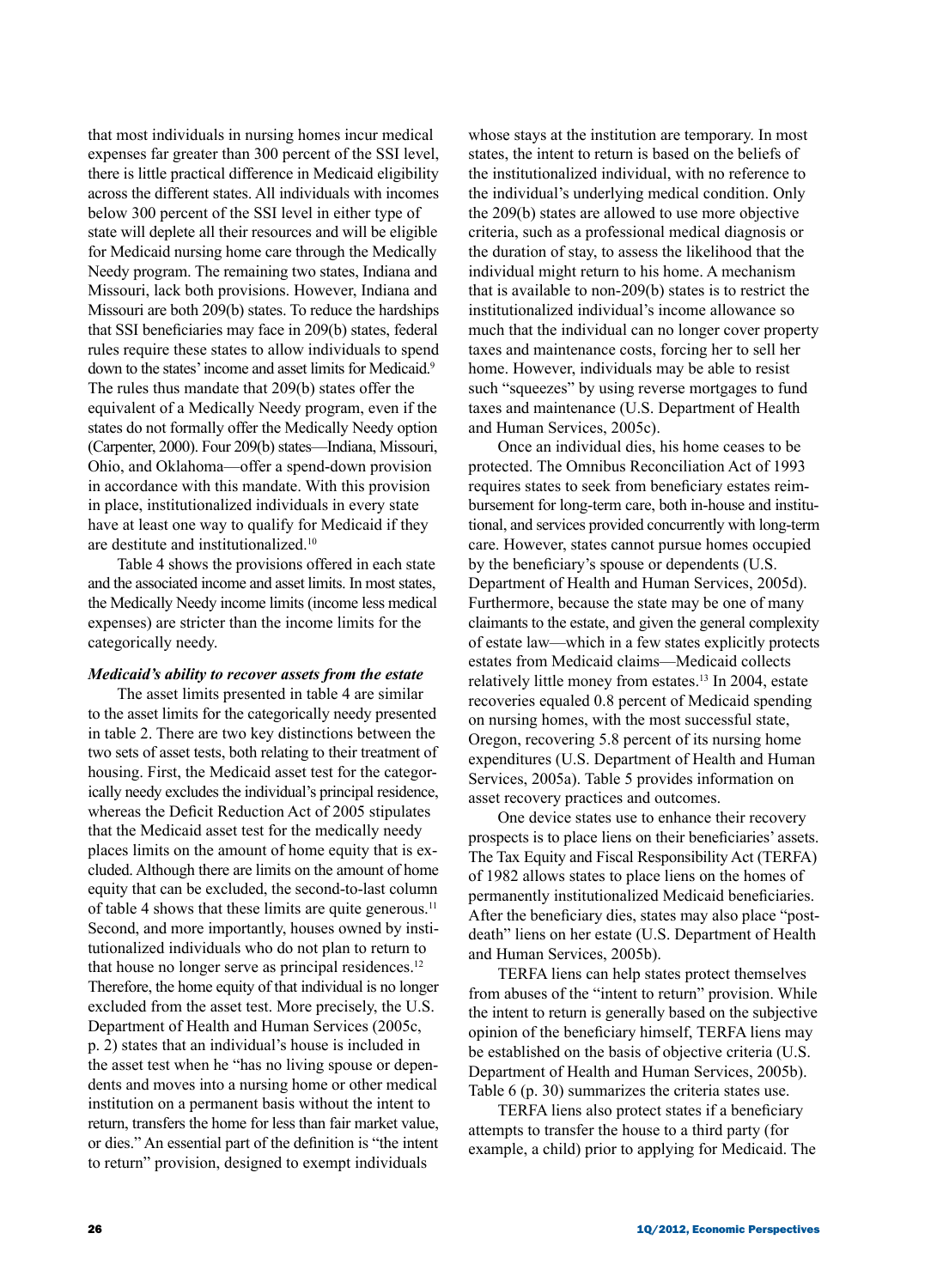# **Income and asset limits (in \$) for institutionalized medically needy Medicaid recipients, 2009**

| <b>State</b>         | Coverage | Asset<br>limit | <b>Income limit</b><br>(income less<br>medical<br>expenses)                            | <b>Expanded</b><br>nursing home<br>coverage | <b>Income</b><br>allowed if<br>institutionalized<br>in 2003 | Home<br>equity<br>limit  | State-<br>allowed<br><b>Miller trust</b> |
|----------------------|----------|----------------|----------------------------------------------------------------------------------------|---------------------------------------------|-------------------------------------------------------------|--------------------------|------------------------------------------|
| Non-209(b) states    |          |                |                                                                                        |                                             |                                                             |                          |                                          |
| Alabama              | No       | <b>NA</b>      | <b>NA</b>                                                                              | Yes                                         | <b>NA</b>                                                   | 500,000                  | Yes                                      |
| Alaska               | No       | <b>NA</b>      | <b>NA</b>                                                                              | Yes <sup>a</sup>                            | <b>NA</b>                                                   | 500,000                  | Yes                                      |
| Arizona              | Yes      | $5,000^{b}$    | 360                                                                                    | Yes                                         | 76.65                                                       | 500,000                  | Yes                                      |
| Arkansas             | Yes      | 2,000          | 108                                                                                    | Yes                                         | 40                                                          | 500,000                  | Yes                                      |
| California           | Yes      | 2,000          | 600                                                                                    | <b>No</b>                                   | 35                                                          | 750,000                  | No.                                      |
| Colorado             | No       | <b>NA</b>      | <b>NA</b>                                                                              | Yes                                         | ΝA                                                          | 500,000                  | Yes                                      |
| Delaware             | No       | <b>NA</b>      | <b>NA</b>                                                                              | Yes <sup>c</sup>                            | <b>NA</b>                                                   | 500,000                  | Yes                                      |
| District of Columbia | Yes      | 4,000          | 577                                                                                    | No                                          | 70                                                          | 750,000                  | <b>No</b>                                |
| Florida              | Yes      | 5,000          | 180                                                                                    | Yes                                         | 35                                                          | 500,000                  | Yes                                      |
| Georgia              | Yes      | 2,000          | 317                                                                                    | Yes                                         | 30                                                          | 500,000                  | <b>No</b>                                |
| Idaho                | No       | NA             | <b>NA</b>                                                                              | Yes                                         | NA                                                          | 750,000                  | Yes                                      |
| lowa                 | Yes      | 10,000         | 483                                                                                    | Yes                                         | 30                                                          | 500,000                  | Yes                                      |
| Kansas               | Yes      | 2,000          | 495                                                                                    | Yes                                         | 30                                                          | 500,000                  | No.                                      |
| Kentucky             | Yes      | 2,000          | 217<br>Urban: 100;                                                                     | Yes                                         | 40                                                          | 500,000                  | <b>No</b>                                |
| Louisiana            | Yes      | 2,000          | Rural: 92                                                                              | Yes                                         | 38                                                          | 500,000                  | <b>No</b>                                |
| Maine                | Yes      | 2,000          | 903                                                                                    | Yes                                         | 40                                                          | 750,000                  | No.                                      |
| Maryland             | Yes      | 2,500          | 350                                                                                    | Yes                                         | 40                                                          | 500,000                  | No                                       |
| Massachusetts        | Yes      | 2,000          | $9,035^d$                                                                              | No.                                         | $60 - 65$                                                   | 750,000                  | No.                                      |
|                      |          |                | Region 1: 341:<br>Region 2: 341;<br>Region 3: 350;<br>Region 4: 375;<br>Region 5: 391; |                                             |                                                             |                          |                                          |
| Michigan             | Yes      | 2,000          | Region 6: 408                                                                          | Yes                                         | 60                                                          | 500,000                  | <b>No</b>                                |
| Mississippi          | No       | <b>NA</b>      | NA                                                                                     | Yes                                         | NA                                                          | 500,000                  | Yes                                      |
| Montana              | Yes      | 2,000          | 625                                                                                    | Yes                                         | 40                                                          | 500,000                  | No                                       |
| Nebraska             | Yes      | 4,000          | 392                                                                                    | Yes                                         | 50                                                          | Disregarded <sup>c</sup> | <b>No</b>                                |
| Nevada               | No       | ΝA             | NA                                                                                     | Yes                                         | ΝA                                                          | 500,000                  | Yes                                      |
| New Jersey           | Yes      | 4,000          | 367                                                                                    | Yes                                         | 40                                                          | 750,000                  | No                                       |
| New Mexico           | No       | NA             | NA.                                                                                    | Yes                                         | <b>NA</b>                                                   | 750,000                  | Yes                                      |
| New York             | Yes      | 2,000          | 767                                                                                    | No                                          | 50                                                          | 750,000                  | <b>No</b>                                |
| North Carolina       | Yes      | 2,000          | 242                                                                                    | <b>No</b>                                   | 30                                                          | 500,000                  | <b>No</b>                                |
| Oregon               | No       | NA             | NA.                                                                                    | Yes                                         | <b>NA</b>                                                   | 500,000                  | Yes                                      |
| Pennsylvania         | Yes      | 2,400          | 425                                                                                    | Yes                                         | 30                                                          | 500,000                  | No                                       |
| Rhode Island         | Yes      | 4,000          | 800                                                                                    | Yes                                         | 50                                                          | 500,000                  | <b>No</b>                                |
| South Carolina       | No       | NA             | <b>NA</b>                                                                              | Yes                                         | <b>NA</b>                                                   | 500,000                  | Yes                                      |
| South Dakota         | No       | <b>NA</b>      | NA                                                                                     | Yes                                         | ΝA                                                          | 500,000                  | Yes                                      |
| Tennessee            | Yes      | 2,000          | 241                                                                                    | Yes                                         | 30                                                          | 500,000                  | <b>No</b>                                |
| Texas                | No       | <b>NA</b>      | <b>NA</b>                                                                              | Yes                                         | <b>NA</b>                                                   | 500,000                  | Yes                                      |
| Utah                 | Yes      | 2,000          | 370<br>916                                                                             | Yes                                         | 45                                                          | 500,000                  | No                                       |
|                      |          |                | (991 for                                                                               |                                             |                                                             |                          |                                          |
| Vermont              | Yes      | 2,000          | Chittenden)                                                                            | Yes                                         | 47.66                                                       | 500,000                  | No                                       |
| Washington           | Yes      | 2,000          | 674                                                                                    | Yes                                         | 41.62                                                       | 500,000                  | No                                       |
| West Virginia        | Yes      | 2,000          | 200                                                                                    | Yes                                         | NA                                                          | 500,000                  | No                                       |
| Wisconsin            | Yes      | 2,000          | 592                                                                                    | Yes                                         | 45                                                          | 750,000                  | No                                       |
| Wyoming              | No       | NA             | NA                                                                                     | Yes                                         | <b>NA</b>                                                   | 500,000                  | Yes                                      |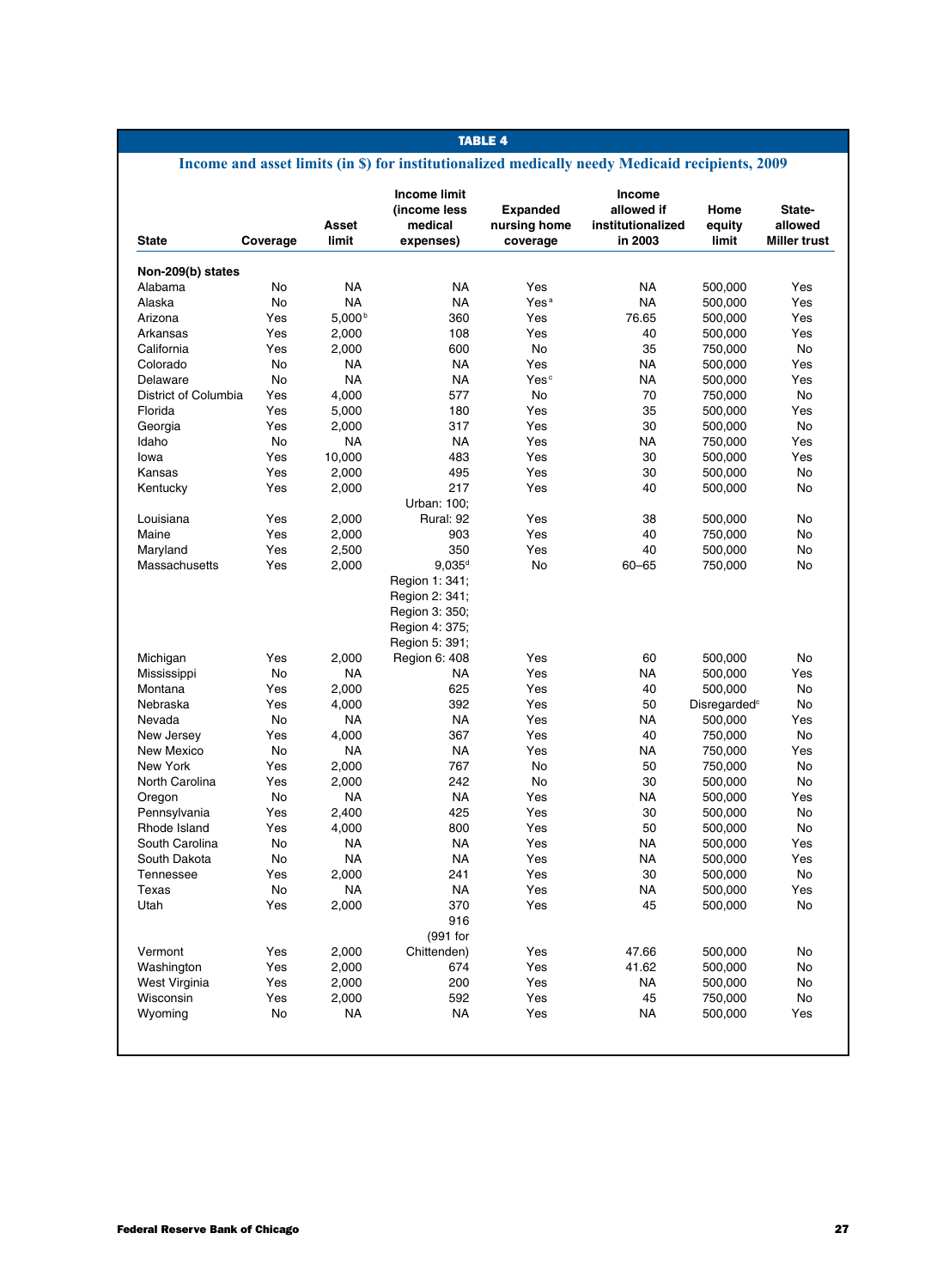#### **TABLE 4 (CONTINUED)**

### **Income and asset limits (in \$) for institutionalized medically needy Medicaid recipients, 2009**

| <b>State</b>                                 | Coverage        | Asset<br>limit | Income limit<br>(income less<br>medical<br>expenses) | <b>Expanded</b><br>nursing<br>home<br>coverage | <b>Income</b><br>allowed if<br>institutionalized<br>in 2003 | Home<br>equity<br>limit | State-<br>allowed<br><b>Miller trust</b> |
|----------------------------------------------|-----------------|----------------|------------------------------------------------------|------------------------------------------------|-------------------------------------------------------------|-------------------------|------------------------------------------|
| 209(b) states                                |                 |                |                                                      |                                                |                                                             |                         |                                          |
|                                              |                 |                | Region A: 576;                                       |                                                |                                                             |                         |                                          |
| Connecticut                                  | Yes             | 1,600          | Regions B and C: 476                                 | Yes                                            | 54                                                          | 750,000                 | No                                       |
| Hawaii                                       | Yes             | 2,000          | 469                                                  | No                                             | 30                                                          | 750,000                 | No                                       |
| <b>Illinois</b>                              | Yes             | 2,000          | 903                                                  | No                                             | 30                                                          | NA.                     | <b>No</b>                                |
| Indiana                                      | No <sup>e</sup> | <b>NA</b>      | <b>NA</b>                                            | No                                             | NA.                                                         | 500,000                 | No                                       |
| Minnesota                                    | Yes             | 3,000          | 677                                                  | No                                             | 69                                                          | 500,000                 | No                                       |
| Missouri                                     | No <sup>e</sup> | <b>NA</b>      | <b>NA</b>                                            | No                                             | NA                                                          | 500,000                 | No                                       |
| New Hampshire                                | Yes             | 2,500          | 591                                                  | Yes                                            | 50                                                          | 500,000                 | <b>No</b>                                |
| North Dakota                                 | Yes             | 3,000          | 750                                                  | No                                             | 40                                                          | 500,000                 | <b>No</b>                                |
| Ohio                                         | No <sup>e</sup> | <b>NA</b>      | <b>NA</b>                                            | Yes                                            | NA.                                                         | 500,000                 | Yes                                      |
| Oklahoma                                     | No <sup>e</sup> | <b>NA</b>      | ΝA                                                   | Yes                                            | <b>NA</b>                                                   | 500,000                 | Yes                                      |
|                                              |                 |                | Group I: 281;                                        |                                                |                                                             |                         |                                          |
|                                              |                 |                | Group II: 324:                                       |                                                |                                                             |                         |                                          |
| Virginiaf                                    | Yes             | 2,000          | Group III: 421                                       | Yes                                            | 30                                                          | 500,000                 | No                                       |
| NA indicates not applicable.                 |                 |                |                                                      |                                                |                                                             |                         |                                          |
| <sup>a</sup> lncome limit frozen at \$1,656. |                 |                |                                                      |                                                |                                                             |                         |                                          |

b Liquid asset limit—total assets, including housing, cannot exceed \$100,000.

c Income limit set at 250 percent, rather than 300 percent, of SSI limit.

d Limit is \$1,200 for those with professional care assistance.

e State is required to offer a spend-down provision.

f The state of Virginia is split into three groups, each with a different Medically Needy income limit.

Source: Kaiser Commission on Medicaid and the Uninsured (2010b); Miller trust information from Stone (2002).

Deficit Reduction Act of 2005 extended Medicaid's "look-back" period from the three years preceding application to five years. Transfers made during the lookback period are subject to Medicaid review. If the applicant is found to have made a net transfer, that is, sold some of his assets at prices below their fair market value, his eligibility will be delayed (ElderLawNet, Inc., 2011).

The degree to which elderly individuals transfer their assets in order to become eligible for Medicaid has been the subject of several studies. These studies find that the elderly transfer little if any of their money to their heirs for the purpose of making themselves eligible for Medicaid. Thus, extending the look-back period past five years or more aggressive pursuit of transferred assets is unlikely to defray much of Medicaid's expenses. Norton (1995) argues that elderly individuals are more likely to receive transfers in an attempt to *avoid* Medicaid. In contrast, Bassett (2007) finds that "the self-assessed probability of entering a nursing home is a significant determinant of making an asset transfer." Bassett estimates that in 1993 there were about \$1 billion "Medicaid-induced" asset transfers, equaling about 3 percent of total Medicaid expenditures. Many of the

people making the transfers, however, did not receive Medicaid long-term care benefits, implying a smaller final cost to Medicaid. Waidmann and Liu (2006) study asset transfers over the period 1995 to 2004. They conclude that "even the most aggressive pursuit of transferred assets would recover only about 1 percent of total Medicaid spending for long-term care." Reviewing the literature, O'Brien (2005) concludes that the evidence "do[es] not support the claim that asset transfers are widespread or costly to Medicaid." In summary, the evidence is mixed whether the elderly give or receive transfers to affect their Medicaid eligibility. However, there is a clear consensus that these transfers are small relative to the size of Medicaid transfers.

### *The noninstitutionalized medically needy*

The structure of Medicaid coverage for noninstitutionalized medically needy individuals is similar to that for those in institutions. Individuals with specific needs, such as home health care, can qualify under provisions tailored to those needs. Individuals not qualifying under these limited provisions can qualify under the general medically needy provision, if their state offers it.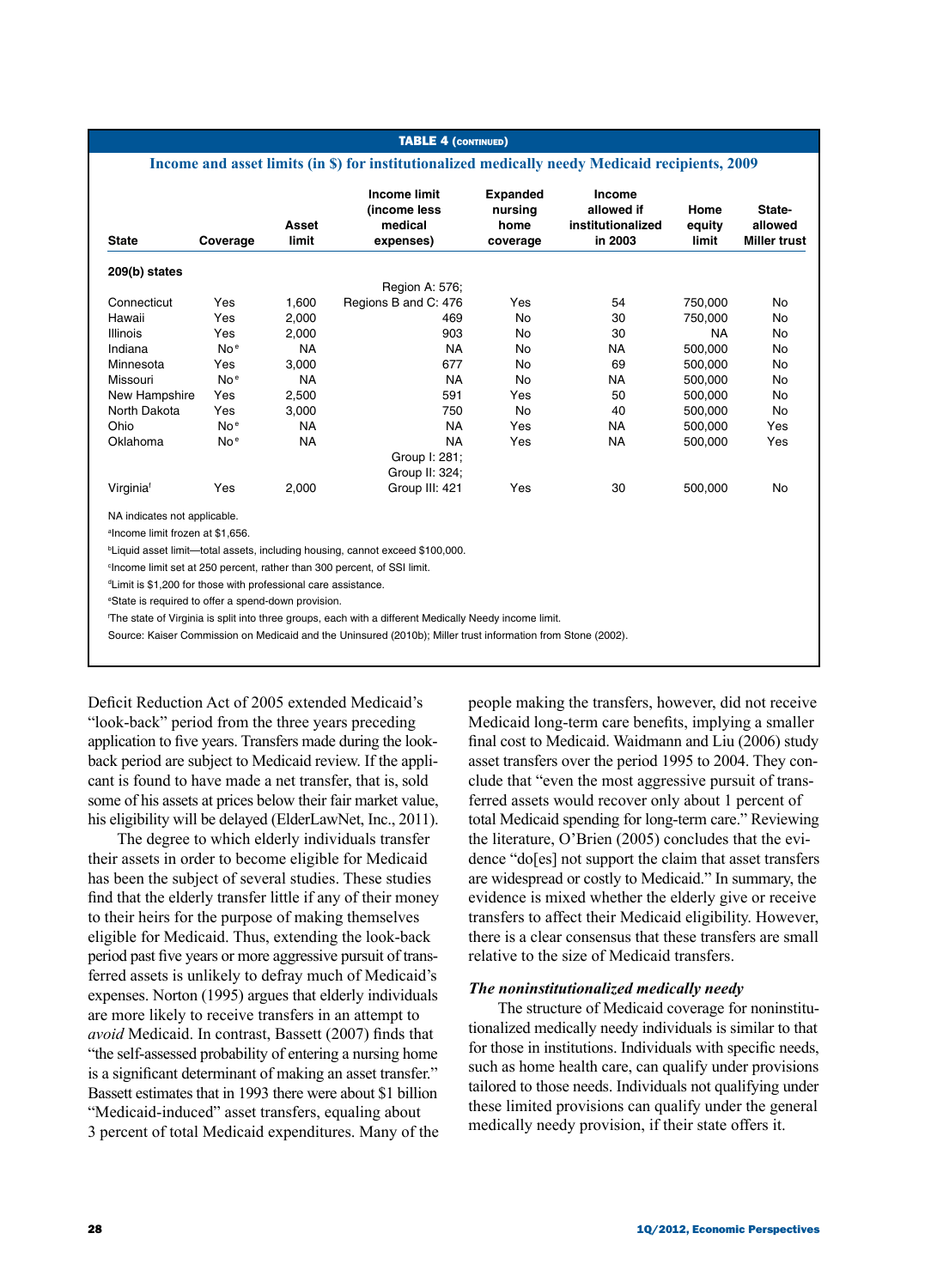### **Share of Medicaid nursing home expenses collected from estates**

| <b>State</b>         | <b>Medicaid collections/</b><br>nursing home costs (%) |
|----------------------|--------------------------------------------------------|
| Alabama              | 0.8                                                    |
| Alaska               | 0.0                                                    |
| Arizona              | 10.4 <sup>a</sup>                                      |
| Arkansas             | 0.4                                                    |
| California           | 1.5                                                    |
| Colorado             | 1.5                                                    |
| Connecticut          | 0.8                                                    |
| Delaware             | 0.3                                                    |
| District of Columbia | 1.0                                                    |
| Florida              | 0.6                                                    |
| Georgia              | 0.0                                                    |
| Hawaii               | 0.9                                                    |
| Idaho                | 4.5                                                    |
|                      | 1.3                                                    |
| Illinois             | 1.8                                                    |
| Indiana              |                                                        |
| lowa                 | 2.9                                                    |
| Kansas               | 1.4                                                    |
| Kentucky             | 0.9                                                    |
| Louisiana            | 0.0                                                    |
| Maine                | 2.5                                                    |
| Maryland             | 0.6                                                    |
| Massachusetts        | 2.0                                                    |
| Michigan             | 0.0                                                    |
| Minnesota            | 2.8                                                    |
| Mississippi          | 0.1                                                    |
| Missouri             | 1.1                                                    |
| Montana              | 1.4                                                    |
| Nebraska             | 0.3                                                    |
| Nevada               | 0.3                                                    |
| New Hampshire        | 1.6                                                    |
| New Jersey           | 0.6                                                    |
| New Mexico           | 0.0                                                    |
| New York             | 0.5                                                    |
| North Carolina       | 0.5                                                    |
| North Dakota         | 1.2                                                    |
| Ohio                 | 0.5                                                    |
| Oklahoma             | 0.3                                                    |
| Oregon               | 5.8                                                    |
| Pennsylvania         | 0.1                                                    |
| Rhode Island         | 1.0                                                    |
| South Carolina       | 1.3                                                    |
| South Dakota         | 1.0                                                    |
| Tennessee            | 0.9                                                    |
|                      | 0.0                                                    |
| Texas                |                                                        |
| Utah                 | 0.0                                                    |
| Vermont              | 0.4                                                    |
| Virginia             | 0.1                                                    |
| Washington           | 1.8                                                    |
| West Virginia        | 0.1                                                    |
| Wisconsin            | 1.8                                                    |
| Wyoming              | 2.7                                                    |

a Results for Arizona are not comparable to those for other states because of data issues arising from the extensive use of prepaid managed care contracts.

Sources: Probate data—Karp, Sabatino, and Wood (2005); policy range and collections data—U.S. Department of Health and Human Services (2005a).

Individuals needing long-term care can often substitute home-based care for care at a nursing home or another institution. To promote the use of home-based care, states can utilize 1915(c) home- and communitybased service care (HCBS) waivers, which give them additional flexibility in how they provide these services (Carpenter, 2000). Services that can be offered under an HCBS waiver range from traditional medical services, such as dental care and skilled nursing services, to nonmedical services, such as case management and environment modification.

In most states, the income test used for 1915(c) waivers is the same as the one used for expanded nursing home coverage, namely 300 percent of the SSI limit. Other states (for example, California) impose more stringent tests. As Table 4 shows, many states (including Arizona) allow the use of Miller trusts. As with the expanded nursing home program, beneficiaries are expected to direct their income toward the cost of their expenses. The income allowances, however, vary greatly across states (Walker and Accius, 2010).

The asset limits for 1915(c) applicants are the ones for the categorically needy (Stone, 2002). Housing is excluded from the asset test, but the Omnibus Reconciliation Act of 1993 requires states to pursue estates to recover the cost of long-term care. On the other hand, states do not have to pursue these costs if they decide it would not be cost-effective (U.S. Department of Health and Human Services, 2005d). Given the limited success of state cost recovery efforts in general, such efforts are unlikely to play a large role in the case at hand.

Some states limit access by requiring 1915(c) beneficiaries to exhibit difficulties in performing at least three "activities of daily living" (bathing, dressing, grooming, and so on); functional eligibility for nursing homes requires only two. Most states impose limits on how much they spend per year for home and community-based service care. Furthermore, states are free to choose how many applications to approve. They are also free to limit the number of waivers.14 Many states have more individuals in need of waivers than open "slots," and thus operate waiting lists (Kaiser Commission on Medicaid and the Uninsured, 2009). Table 7 summarizes the 1915(c) HCBS waiver programs offered by each state.

In addition to utilizing 1915(c) waivers, states can provide HBCS services under two other provisions: the federally mandated home health benefit provided by all states; and the optional personal care benefit, which in 2006 was provided by 31 states. In 2006, the two programs incurred 34 percent of total HCBS expenditures and assisted 61 percent of the HCBS beneficiaries. Most states screened applicants to these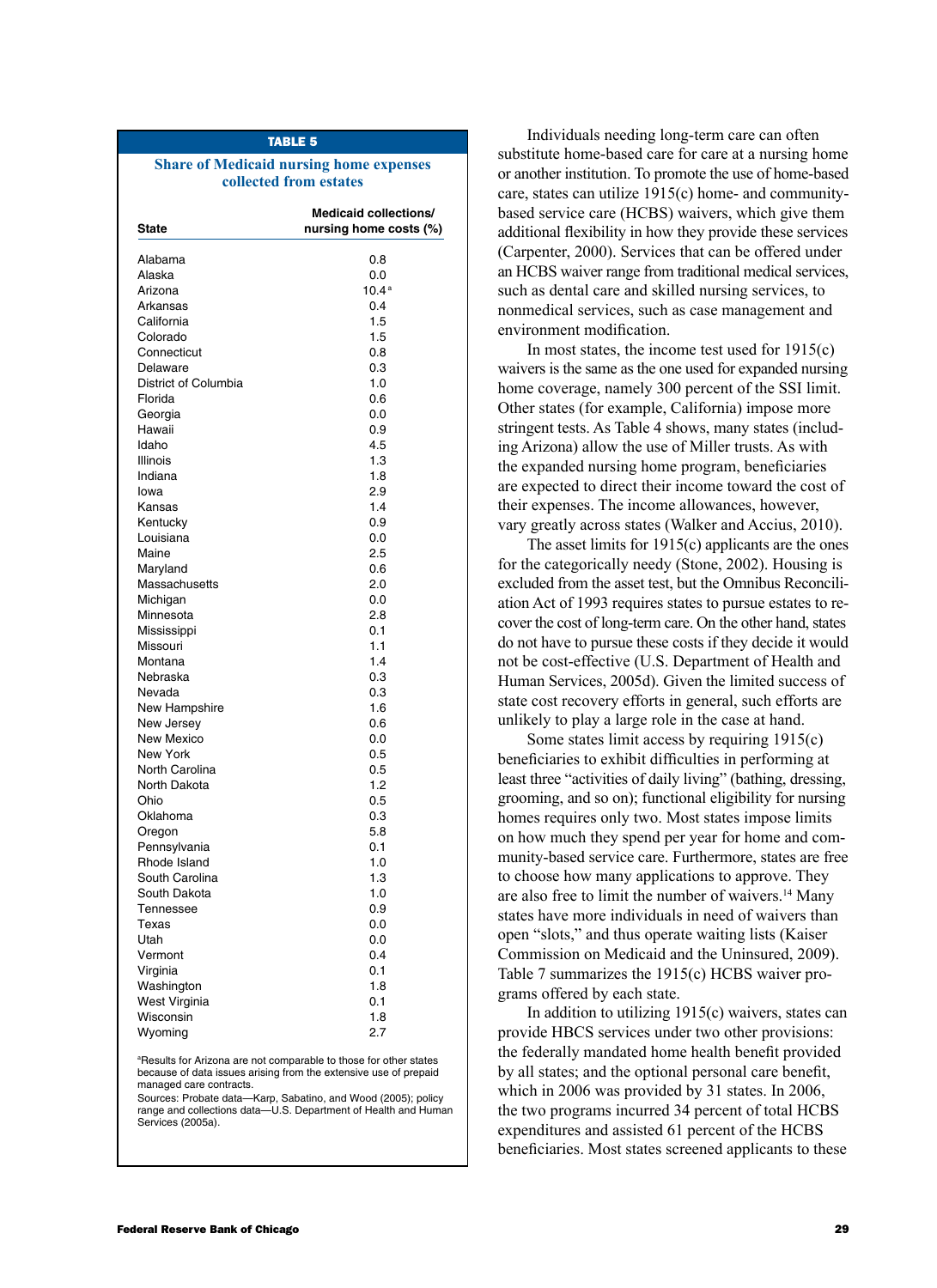# **TABLE 6**

### **Decision criteria for TERFA liens**

|                 | Length<br>of stay | Number of<br>months<br>triggering | Intent<br>to return | Physician's | Other<br>third-party |           |
|-----------------|-------------------|-----------------------------------|---------------------|-------------|----------------------|-----------|
| <b>State</b>    | presumption       | presumption                       | home                | declaration | evaluation           | Other     |
| Alabama         | Yes               | 3                                 | Yes                 | Yes         | <b>No</b>            | No        |
| Arkansas        | Yes               | 4                                 | Yes                 | Yes         | No                   | No        |
| California      | Yes               | No                                | No                  | No          | No                   | No        |
| Connecticut     | Yes               | 6                                 | Yes                 | Yes         | Yes                  | Yes       |
| Delaware        | Yes               | 24                                | Yes                 | <b>No</b>   | No                   | <b>No</b> |
| Hawaii          | Yes               | 6                                 | Yes                 | Yes         | No                   | No        |
| Idaho           | Yes               | Yes                               | <b>No</b>           | <b>No</b>   | No                   | No        |
| <b>Illinois</b> | Yes               | 4                                 | Yes                 | No          | No                   | <b>No</b> |
| Indiana         | <b>NR</b>         | Yes                               | Yes                 | Yes         | Yes                  | Yes       |
| Maryland        | Yes               | N <sub>R</sub>                    | Yes                 | Yes         | No                   | Yes       |
| Massachusetts   | Yes               | 6                                 | Yes                 | Yes         | Yes                  | No        |
| Minnesota       | Yes               | 6                                 | Yes                 | <b>No</b>   | <b>No</b>            | <b>No</b> |
| Montana         | Yes               | Yes                               | No                  | No          | <b>No</b>            | Yes       |
| New Hampshire   | Yes               | <b>No</b>                         | <b>No</b>           | <b>No</b>   | <b>No</b>            | Yes       |
| New York        | Yes               | <b>No</b>                         | No                  | <b>No</b>   | <b>No</b>            | <b>No</b> |
| Oklahoma        | Yes               | 6                                 | Yes                 | Yes         | No                   | No        |
| South Dakota    | Yes               | Yes                               | No                  | <b>No</b>   | No                   | Yes       |
| West Virginia   | <b>NR</b>         | <b>NR</b>                         | Yes                 | No          | No                   | Yes       |
| Wyoming         | <b>NR</b>         | No                                | <b>NR</b>           | NR.         | NR.                  | <b>NR</b> |

Source: Karp, Sabatino, and Wood (2005).

programs with the income and asset tests for categorically needy recipients. There is variation in the financial eligibility limits states require to get this benefit. Some states keep it at the 300 percent level, but others restrict it further. Many states also provide a medically needy spend-down option (Kaiser Commission on Medicaid and the Uninsured, 2009).

## The noninstitutionalized medically needy: Other pathways

For individuals unable to qualify under any of the preceding pathways, the Medically Needy provision provides an important "last chance" opportunity to qualify for Medicaid (Crowley, 2003). The income and asset levels for the noninstitutionalized Medically Needy applicants are the same as the ones for institutionalized individuals presented in table 4. Similarly, noninstitutionalized individuals with high incomes end up paying most if not all of their medical expenses before they receive aid.

Because the income limits for the Medically Needy provision are usually stricter than the limits for the "income needy" (for example, the SSI recipients, dual eligibles, and certain HCBS beneficiaries), noninstitutionalized individuals also face a possible discontinuity in coverage. In consequence, the penalty to being

Medically Needy rather than income needy may be significant.

By way of example, consider two individuals in Pennsylvania. Both individuals require health care costing \$500 per month. The first individual has a monthly income of \$900 per month, which in Pennsylvania allows him to qualify as categorically needy (table 2). This person pays nothing for medical care. The second individual has a monthly income of \$1,100 and does not qualify as categorically needy. Deducting medical expenses leaves her with a net income of \$600, which is above Pennsylvania's Medically Needy net income limit (table 4). In short, receiving an additional \$200 of income costs the second person \$500 of Medicaid benefits. The quantitative importance of these discontinuities is of course an empirical matter, depending both on the formal provisions and their practical application by Medicaid administrators.

## **Discussion**

In a number of recent studies, the joint effect of Medicaid and public assistance programs such as SSI is modeled as a consumption floor: If an individual is not able to cover her medical expenses and purchase a minimal amount of consumption, the government will cover the difference (Hubbard, Skinner, and Zeldes, 1995; Palumbo, 1999; De Nardi, French, and Jones,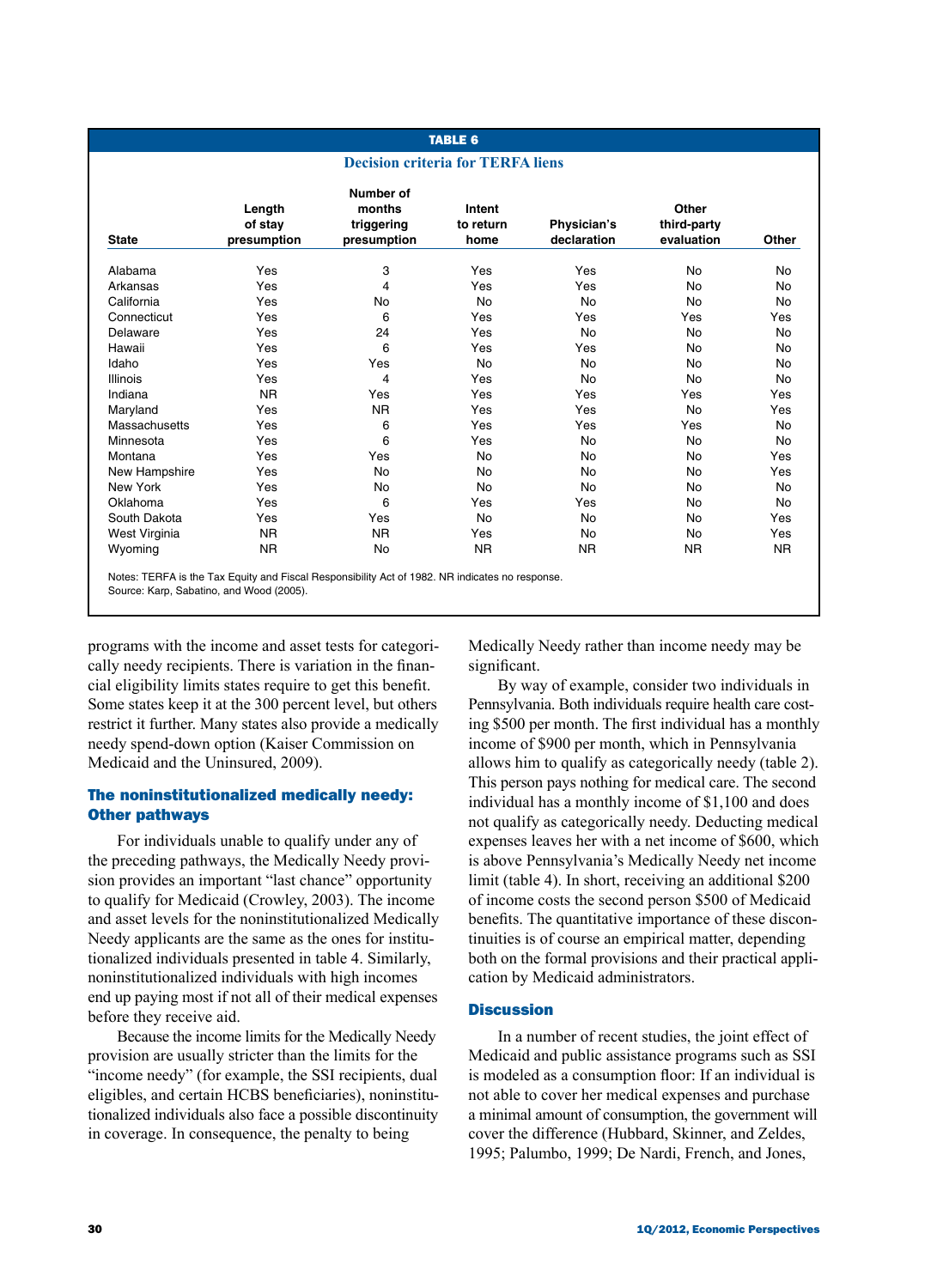## **Eligibility criteria for Medicaid 1915(c) HCBS waivers, 2008**

| <b>States</b>        | <b>Income limit</b><br>for the aged<br>(% of SSI limit) <sup>a</sup> | Waiting<br>list for<br>the aged | Income limit for<br>the aged/disabled<br>(% of SSI limit) <sup>a</sup> | <b>Waiting list</b><br>for the<br>aged/disabled | Tougher<br>functional<br>requirements; <sup>b</sup><br>cost limits | Income<br>allowed <sup>c</sup><br>(in \$) |
|----------------------|----------------------------------------------------------------------|---------------------------------|------------------------------------------------------------------------|-------------------------------------------------|--------------------------------------------------------------------|-------------------------------------------|
| Non-209(b) States    |                                                                      |                                 |                                                                        |                                                 |                                                                    |                                           |
| Alabama              |                                                                      |                                 | 300, MT                                                                | 7,094                                           | Yes; yes                                                           | UL                                        |
| Alaska               | 300, MT                                                              | 0                               |                                                                        |                                                 | No; yes                                                            | 1,656                                     |
| Arizona              | NP <sup>d</sup>                                                      |                                 |                                                                        |                                                 |                                                                    |                                           |
| Arkansas             | 300, MT                                                              | 0                               |                                                                        |                                                 | No; yes                                                            | UL                                        |
| California           |                                                                      |                                 | 100                                                                    | 1,200                                           | No; yes                                                            | ≤2,022                                    |
| Colorado             |                                                                      |                                 | 300, MT                                                                | 0                                               | No; no                                                             | 2,022                                     |
| Delaware             | 100, MT                                                              | 0                               | 250, MT                                                                | 0                                               | Yes; no                                                            | 1,685                                     |
| District of Columbia |                                                                      |                                 | 300                                                                    | 0                                               | No; yes                                                            | 2,022                                     |
| Florida              | 300, MT                                                              | 0                               | 300, MT                                                                | 12,684                                          | Yes; yes                                                           | 674                                       |
| Georgia              |                                                                      |                                 | 300, MT                                                                | 763                                             | Yes; no                                                            | 674                                       |
| Idaho                |                                                                      |                                 | 300, MT                                                                | 0                                               | No; no                                                             | 674 <sup>e</sup>                          |
| lowa                 | 300, MT                                                              | 0                               |                                                                        |                                                 | No; yes                                                            | 2,022                                     |
| Kansas               | 300                                                                  | 0                               |                                                                        |                                                 | Yes; yes                                                           | 727                                       |
| Kentucky             |                                                                      |                                 | 300, MT                                                                | 0                                               | No; yes                                                            | 694                                       |
| Louisiana            |                                                                      |                                 | 300                                                                    | 8,433                                           | No; yes                                                            | 2,022                                     |
| Maine                |                                                                      |                                 | 300                                                                    | 0                                               | No; yes                                                            | 1,128                                     |
| Maryland             | 300                                                                  | 6,000                           |                                                                        |                                                 | No, yes                                                            | 2,022                                     |
| Massachusetts        | 100                                                                  | $\mathbf 0$                     |                                                                        |                                                 | No; no                                                             | 2,022                                     |
| Michigan             |                                                                      |                                 | 300                                                                    | 3,404                                           | No; no                                                             | 2,022                                     |
| Mississippi          |                                                                      |                                 | 300, MT                                                                | 6,000                                           | Yes; yes                                                           | UL                                        |
| Montana              |                                                                      |                                 | 100                                                                    | 600                                             | No; yes                                                            | 625                                       |
| Nebraska             |                                                                      |                                 | 100                                                                    | 0                                               | No; yes                                                            | 903                                       |
| Nevada               | 300, MT                                                              | 343                             | 300, MT                                                                | 0                                               | No; no                                                             | UL                                        |
| New Jersey           |                                                                      |                                 | 300                                                                    | 0                                               | No; yes                                                            | 2.022                                     |
| New Mexico           |                                                                      |                                 | 300                                                                    | 5,000                                           | No; no                                                             | UL                                        |
| New York             |                                                                      |                                 | 300, MT                                                                | 0                                               | Yes; yes                                                           | 787                                       |
| North Carolina       |                                                                      |                                 | 100                                                                    | 6,000                                           | No; yes                                                            | 903                                       |
| Oregon               |                                                                      |                                 | 300, MT                                                                | 0                                               | No; yes                                                            | 1,822                                     |
| Pennsylvania         | 300                                                                  | 0                               |                                                                        |                                                 | No; yes                                                            | 2,022                                     |
| Rhode Island         | 300                                                                  | 0                               | 300                                                                    | 99                                              | No; no                                                             | 923                                       |
| South Carolina       |                                                                      |                                 | 300, MT                                                                | 2,016                                           | No; yes                                                            | 2,022                                     |
| South Dakota         | 300, MT                                                              | $\mathbf 0$                     |                                                                        |                                                 | No; yes                                                            | 694                                       |
| Tennessee            |                                                                      |                                 | 300, MT                                                                | 350                                             | No; yes                                                            | 1,348                                     |
| Texas                |                                                                      |                                 | 300, MT                                                                | 40,107                                          | Yes; yes                                                           | 2,022                                     |
| Utah                 | 300                                                                  | 0                               |                                                                        |                                                 | Yes; no                                                            | $\geq 903$ ,<br>≤2,022                    |
| Vermont              | <b>NP</b>                                                            |                                 |                                                                        |                                                 |                                                                    |                                           |
| Washington           |                                                                      |                                 | 300                                                                    | 0                                               | No; yes                                                            | ≤2,022                                    |
| West Virginia        |                                                                      |                                 | 300                                                                    | 0                                               | No; yes                                                            | 674                                       |
| Wisconsin            |                                                                      |                                 | 300                                                                    | 13,296                                          | No; no                                                             | ≤2,022                                    |
| Wyoming              |                                                                      |                                 | 300, MT                                                                | 210                                             | No; yes                                                            | UL                                        |
| 209(b) states        |                                                                      |                                 |                                                                        |                                                 |                                                                    |                                           |
| Connecticut          |                                                                      |                                 | 300                                                                    | 0                                               | No; yes                                                            | 1,805                                     |
| Hawaii               |                                                                      |                                 | 100                                                                    | 100                                             | No; no                                                             | 1,128                                     |
| <b>Illinois</b>      | 100                                                                  | 0                               | 100                                                                    | 0                                               | No; no                                                             | 674                                       |
| Indiana              |                                                                      |                                 | 100, MT                                                                | 1,279                                           | No; yes                                                            | 2,022                                     |
| Minnesota            | 300                                                                  | $\mathbf 0$                     |                                                                        |                                                 | No, yes                                                            | 935                                       |
| Missouri             |                                                                      |                                 | 100                                                                    | 0                                               | No; yes                                                            | 1,113                                     |
| New Hampshire        | 100                                                                  | 0                               |                                                                        |                                                 | No; no                                                             | Varies                                    |
| North Dakota         |                                                                      |                                 | 100                                                                    | 0                                               | No; no                                                             | 750                                       |
| Ohio                 |                                                                      |                                 | 300, MT                                                                | 1,224                                           | No; yes                                                            | 1,314                                     |
| Oklahoma             |                                                                      |                                 | 300, MT                                                                | 0                                               | No; yes                                                            | 1,011                                     |
| Virginia             | 300                                                                  | $\mathbf 0$                     | 300                                                                    | 0                                               | No; no                                                             | ≤2,022                                    |

a MT indicates that the state allowed Miller trusts in 2009–10.

<sup>b</sup>Individual must exhibit difficulty performing three (rather than two) activities of daily living.

c Cost allowance for 2009–10. These limits may be exceeded through the use of Miller trusts.

dOffers a similar program.

e Allowance is \$1,128 for renters.

Note: HCBS is home- and community-based service care; NP indicates not a participant; UL denotes unlimited with a Miller trust;<br>≤ means at most, but the income allowance depends on multiple factors.

Source: Kaiser Commission on Medicaid and the Uninsured (2009); Miller trust information from Walker and Accius (2010).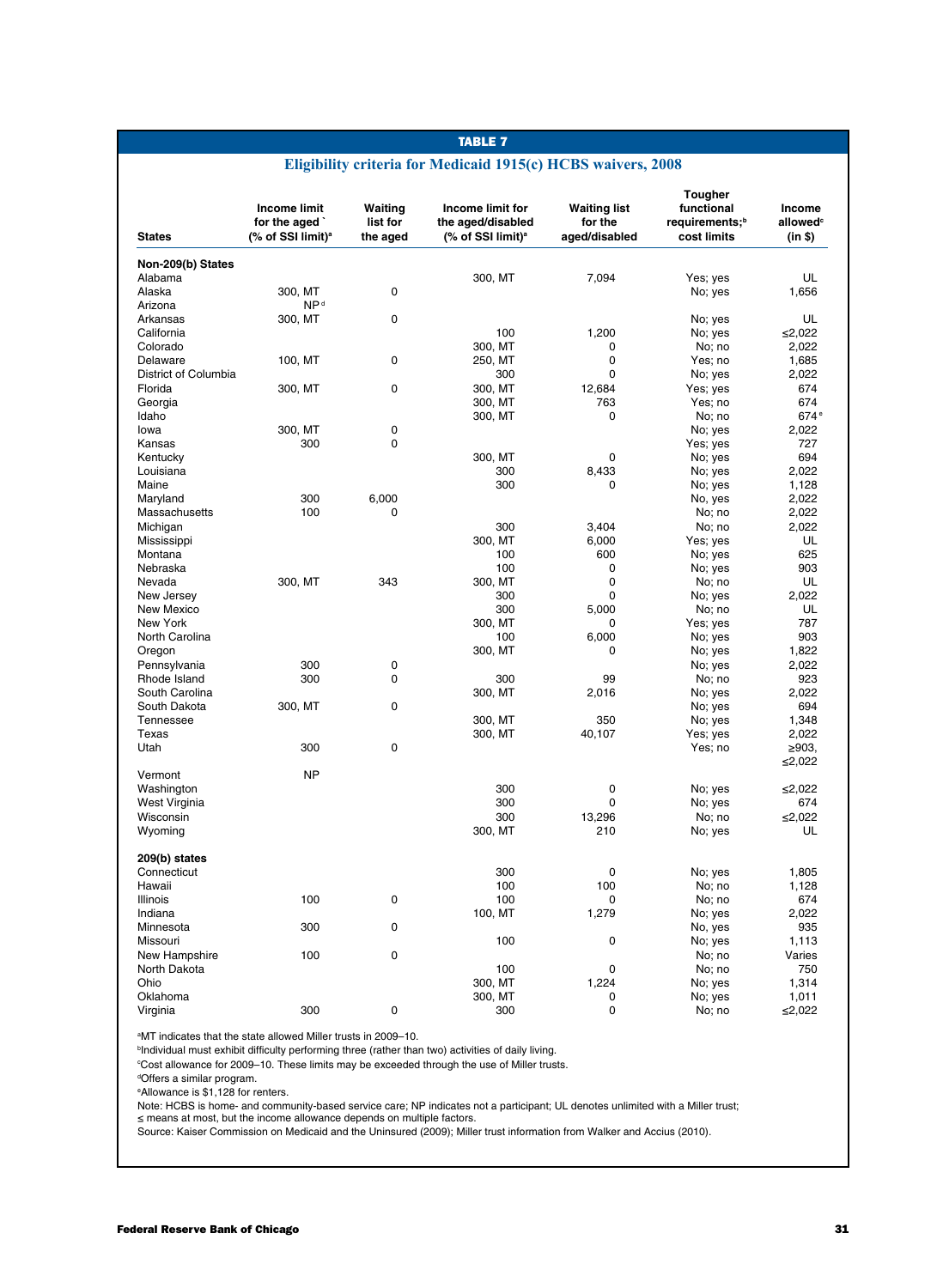2010; French and Jones, 2011). Is this a reasonable approximation of the Medicaid system?

Our review suggests that the effective consumption floor provided by Medicaid varies greatly by income and asset levels, as well as medical conditions. Individuals in nursing homes are given much smaller allowances, and are more likely to forfeit the value of their house, than noninstitutionalized individuals. This distinction has been recognized by Brown and Finkelstein (2008), among others. The extent to which institutionalized individuals must surrender their homes depends on a number of factors, including the interpretation of the intent to return, the willingness of the state to impose liens, and the effectiveness of estate recovery, all of which vary across states.

We also find the potential for discontinuities in coverage. Medicaid recipients can be placed in two

### **NOTES**

1 Figure is taken from the Kaiser Family Foundation (2010).

2 Figures are taken from the 2010 Medicaid Actuarial Report (Office of the Actuary, Centers for Medicare and Medicaid Services, 2010) for those who are "aged." Data from the Medicaid Statistical Information System show that over 0.6 million disabled people are also aged 65 and older.

3 Figures are taken from the U.S. Bureau of Economic Analysis, 2011, tables 3.1 and 3.12.

4 Data from the Medicaid Statistical Information System (MSIS) cited in figure 1 show \$68.3 billion, but these data do not include certain payments such as Medicare premiums paid for dual eligibles. For this reason, the MSIS data likely understate dual eligibles' share of total expenditures. Also, the MSIS categories are slightly different from those in figure 1. However, virtually all "cash recipients" over age 65 are those receiving SSI and virtually all "poverty related" individuals over age 65 are dual eligibles.

5 Sheltered workshops are organizations that provide employment to people with disabilities (Sheltered Workshops. Inc, 2011).

6 In addition to food stamps, the exempt categories include income that is set aside toward an approved plan for achieving self support (used by the blind and disabled to pay off educational or vocational costs), and certain types of assistance for home energy needs.

7 The remainder of this section utilizes overviews by Stone (2002), Walker and Accius (2010), and the Kaiser Commission on Medicaid and the Uninsured (2010).

8 Prior to the passage of the Omnibus Budget Reconciliation Act in 1993, it was acceptable to place extra income in a self-created discretionary fund to acquire Medicaid coverage. Since 1993, apart from limited trusts such as the Miller or Qualified Income trusts, most discretionary trust funds are treated as countable income or assets and may restrict people from obtaining Medicaid (see Goldfarb, 2005).

groups. The first group is the income needy, who receive benefits because they have low incomes. Income-needy individuals include those receiving expanded nursing home coverage, many recipients of HCBS services, and dual eligibles, as well as the categorically needy. The second group is the expenditure needy, who receive benefits because their medical expenses are large relative to their income. This group includes individuals utilizing Miller trusts, as well as the Medically Needy. In some cases, the net income (income less medical expenses) limits for the medically needy are stricter than the income limits for the income needy. This raises the possibility that the income needy receive more generous coverage. We believe that the scope for such unequal treatment is greatest for noninstitutionalized individuals.

9 The mandate is in the 2000 House Bill 1111, Section 11.445, which specifies that an individual eligible for or receiving nursing home care must be given the opportunity to have those Medicaid dollars follow them to the community and to choose the personal care option in the community that best meets their needs (Niesz, 2002).

<sup>10</sup>This raises the possibility of a discontinuity in coverage. An individual whose income is \$1 above the categorically needy limit may need to spend a considerable amount to qualify under the Medically Needy provision. However, in practice the discontinuity in coverage is unimportant in most cases because institutionalized Medicaid recipients must spend almost all of their income on their care. The median cost of nursing home care was \$5,550 per month in 2010. Whether an individual's income is slightly more or less than 300 percent of the SSI limit (\$674  $\times$  3 = \$2,022), Medicaid will still provide a nursing home, but all of their income must be put toward the cost of the nursing home.

11If a spouse or dependent resides in the house, the equity limits do not apply (ElderLawNet, Inc., 2011).

<sup>12</sup>The inclusion of housing in the asset tests for institutionalized individuals applies to the categorically needy as well as the medically needy. Most categorically needy individuals, however, do not hold significant housing equity (U.S. Department of Health and Human Services, 2005c).

<sup>13</sup>States do not have to pursue an estate if they determine pursuit would not be cost-effective. The definition of "cost-effective," not surprisingly, varies across states (U.S. Department of Health and Human Services, 2005d).

 $14$ For example, New Hampshire and Michigan limit 1915(c) waivers for the aged to those who are also disabled. Only two states, Arizona and Vermont, do not offer HCBS waivers, and Arizona offers a similar program.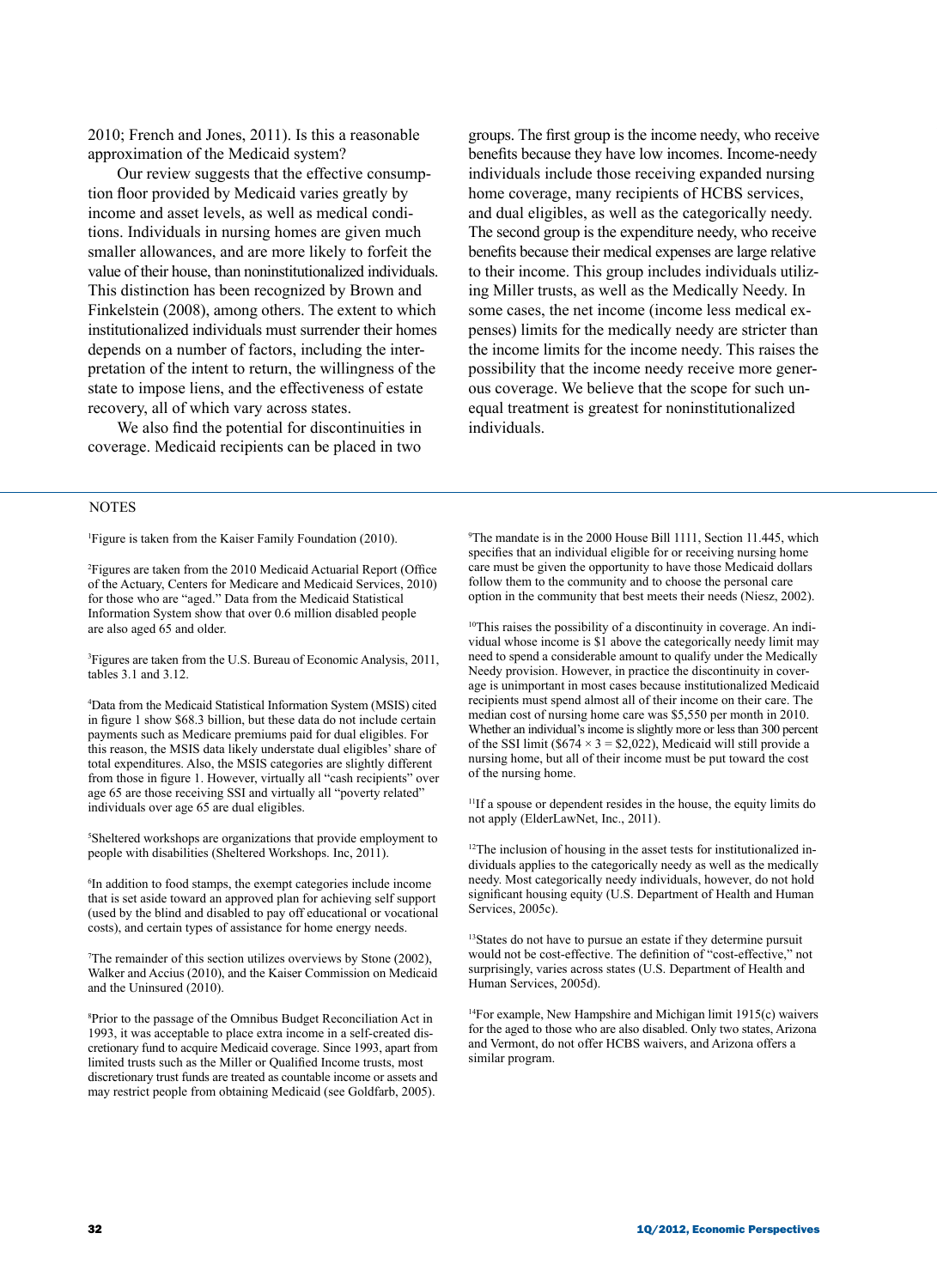### **REFERENCES**

**Bassett, William F.,** 2007, "Medicaid's nursing home coverage and asset transfers," *Public Finance Review*, Vol. 35, No. 3, May, pp. 414–439.

**Brown, Jeffrey R., and Amy Finkelstein,** 2008, "The interaction of public and private insurance: Medicaid and the long-term care insurance market," *American Economic Review*, Vol. 98, No. 3, June, pp. 1083–1102.

**Carpenter, Letty,** 2000, "Financial eligibility rules and options," in *Understanding Medicaid Home and Community Services: A Primer*; Felicity Skidmore, (managing ed.), Washington, DC: U.S. Department of Health and Human Services, Office of the Assistant Secretary for Planning and Evaluation, Office of Disability, Aging, and Long-Term Care Policy; and George Washington University, Center for Health Policy Research, October, pp. 20–39.

**Crowley, Jeff,** 2003, "Medicaid medically needy programs: An important source of Medicaid coverage," Kaiser Commission on Medicaid and the Uninsured, issue paper, No. 4096, January.

**De Nardi, Mariacristina, Eric French, and John Bailey Jones,** 2010, "Why do the elderly save? The role of medical expenses," *Journal of Political Economy*, Vol. 118, No. 1, February, pp. 39–75.

**ElderLawNet, Inc.,** 2011, "Medicaid rules," *ElderLawAnswers*, June, available at www.elderlawanswers.com/Elder\_Info/Elder\_ Article.asp?id=2751#1.

**French, Eric, and John Bailey Jones,** 2011, "The effects of health insurance and self-insurance on retirement behavior," *Econometrica*, Vol. 79, No. 3, May, pp. 693–732.

**Gardner, Lara, and Donna B. Gilleskie**, 2009, "The effects of state Medicaid policies on the dynamic savings patterns and Medicaid enrollment of the elderly," University of North Carolina, working paper, February.

**Goldfarb, David,** 2005, "Supplemental needs and their impact on Medicaid and SSI eligibility," Goldfarb Abrandt Salzman & Kutzin LLP, report, July, available at www.seniorlaw.com/sntimpact.htm.

**Gruber, Jonathan,** 2000, "Medicaid," National Bureau of Economic Research, working paper, No. 7829, August.

**Hubbard, R. Glenn, Jonathan Skinner, and Stephen P. Zeldes,** 1995, "Precautionary saving and social insurance," *Journal of Political Economy*, Vol. 103, No. 2, pp. 360–399.

**Kaiser Commission on Medicaid and the Uninsured,** 2010a, "Dual eligibles: Medicaid's role for low-income Medicare beneficiaries," report, Washington, DC, December.

 **,** 2010b, "Medicaid financial eligibility: Primary pathways for the elderly and people with disabilities," report, No. 8048, Washington, DC, February.

 **,** 2009, "Medicaid home and community-based service programs: Data update," issue paper, No. 7720-03, Washington, DC, November.

 **,** 2006, "Deficit Reduction Act of 2005: Implications for Medicaid," report, No. 7465, Washington, DC, February.

 **,** 2002, *The Medicaid Resource Book*, July.

**Karp, Naomi, Charles P. Sabatino, and Erica F. Wood,** 2005, "Medicaid estate recovery: A 2004 survey of state programs and practices," AARP Public Policy Institute, paper, No. 2005-06, June.

**Niesz, Helga,** 2002, "Money follows the person: State Medicaid legislation," OLR Research Report, Office of Legislative Research, No. 2002-R-0837, November 12.

**Norton, Edward C.,** 1995, "Elderly assets, Medicaid policy, and spend-down in nursing homes," *Review of Income and Wealth*, Vol. 41, No. 3, pp. 309–329.

**O'Brien, Ellen,** 2005, "Medicaid's coverage of nursing home costs: Asset shelter for the wealthy or essential safety net?," Georgetown University, Long-Term Care Financing Project, issue brief, May.

**Palumbo, Michael G.,** 1999, "Uncertain medical expenses and precautionary saving near the end of the life cycle," *Review of Economic Studies*, Vol. 66, No. 2, April, pp. 395–421.